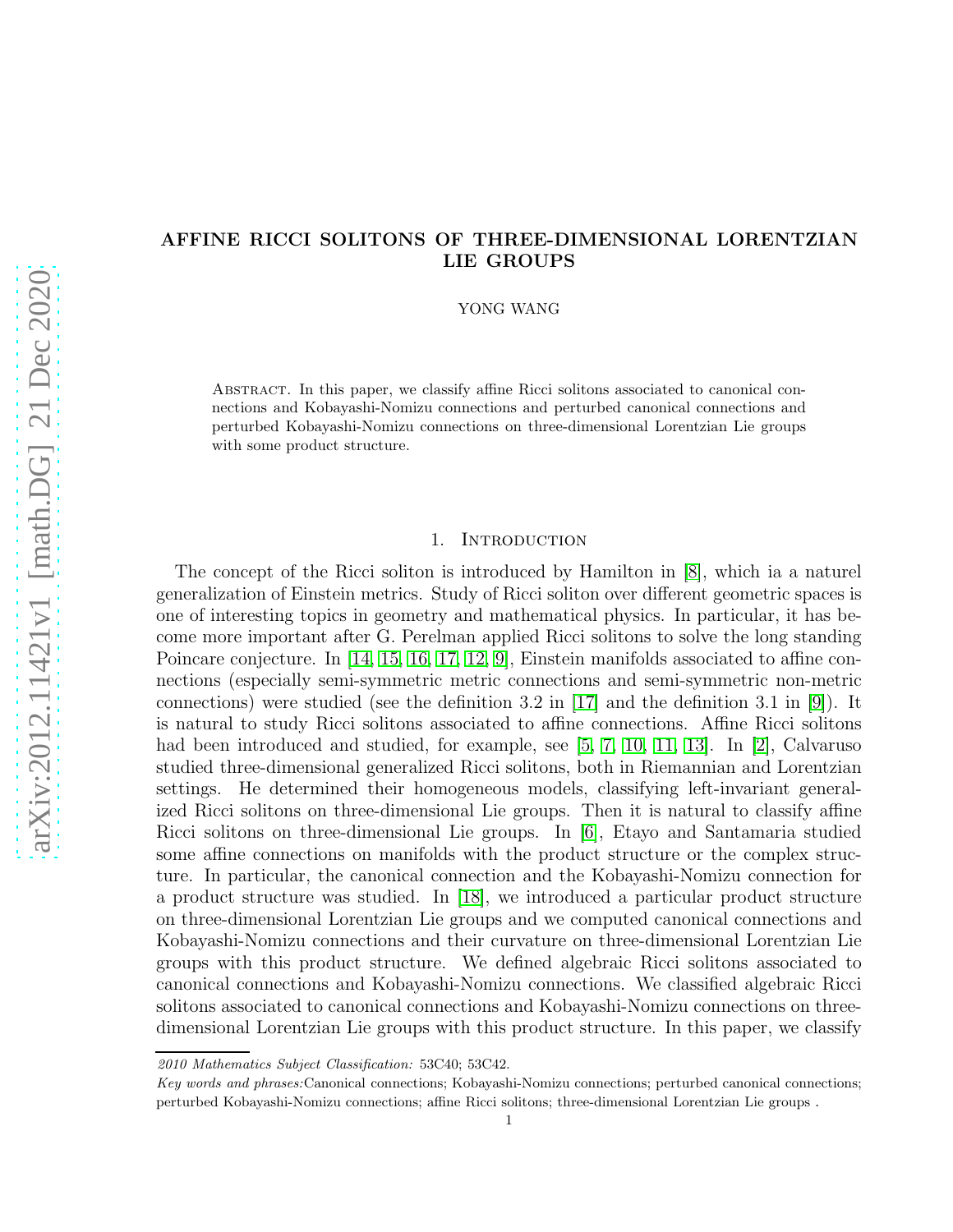affine Ricci solitons associated to canonical connections and Kobayashi-Nomizu connections and perturbed canonical connections and perturbed Kobayashi-Nomizu connections on three-dimensional Lorentzian Lie groups with this product structure.

In Section 2, we classify affine Ricci solitons associated to canonical connections and Kobayashi-Nomizu connections on three-dimensional Lorentzian Lie groups with this product structure. In Section 3, we classify affine Ricci solitons associated to perturbed canonical connections and perturbed Kobayashi-Nomizu connections on three-dimensional Lorentzian Lie groups with this product structure.

## 2. Affine Ricci solitons associated to canonical connections and Kobayashi-Nomizu connections on three-dimensional Lorentzian Lie **GROUPS**

Three-dimensional Lorentzian Lie groups had been classified in [\[3,](#page-19-2) [4\]](#page-19-3)(see Theorem 2.1 and Theorem 2.2 in [\[1\]](#page-19-4)). Throughout this paper, we shall by  $\{G_i\}_{i=1,\dots,7}$ , denote the connected, simply connected three-dimensional Lie group equipped with a left-invariant Lorentzian metric g and having Lie algebra  $\{\mathfrak{g}\}_{i=1,\dots,7}$ . Let  $\nabla$  be the Levi-Civita connection of  $G_i$  and R its curvature tensor, taken with the convention

(2.1) 
$$
R(X,Y)Z = \nabla_X \nabla_Y Z - \nabla_Y \nabla_X Z - \nabla_{[X,Y]} Z.
$$

The Ricci tensor of  $(G_i, g)$  is defined by

(2.2) 
$$
\rho(X,Y) = -g(R(X,e_1)Y,e_1) - g(R(X,e_2)Y,e_2) + g(R(X,e_3)Y,e_3),
$$

where  $\{e_1, e_2, e_3\}$  is a pseudo-orthonormal basis, with  $e_3$  timelike. We define a product structure  $J$  on  $G_i$  by

(2.3) 
$$
Je_1 = e_1, Je_2 = e_2, Je_3 = -e_3,
$$

then  $J^2 = id$  and  $g(Je_j, Je_j) = g(e_j, e_j)$ . By [\[6\]](#page-20-11), we define the canonical connection and the Kobayashi-Nomizu connection as follows:

(2.4) 
$$
\nabla_X^0 Y = \nabla_X Y - \frac{1}{2} (\nabla_X J) JY,
$$

(2.5) 
$$
\nabla_X^1 Y = \nabla_X^0 Y - \frac{1}{4} [(\nabla_Y J) J X - (\nabla_{JY} J) X].
$$

We define

(2.6) 
$$
R^{0}(X,Y)Z = \nabla_{X}^{0}\nabla_{Y}^{0}Z - \nabla_{Y}^{0}\nabla_{X}^{0}Z - \nabla_{[X,Y]}^{0}Z,
$$

(2.7) 
$$
R^{1}(X,Y)Z = \nabla_{X}^{1}\nabla_{Y}^{1}Z - \nabla_{Y}^{1}\nabla_{X}^{1}Z - \nabla_{[X,Y]}^{1}Z.
$$

The Ricci tensors of  $(G_i, g)$  associated to the canonical connection and the Kobayashi-Nomizu connection are defined by

(2.8) 
$$
\rho^{0}(X,Y) = -g(R^{0}(X,e_{1})Y,e_{1}) - g(R^{0}(X,e_{2})Y,e_{2}) + g(R^{0}(X,e_{3})Y,e_{3}),
$$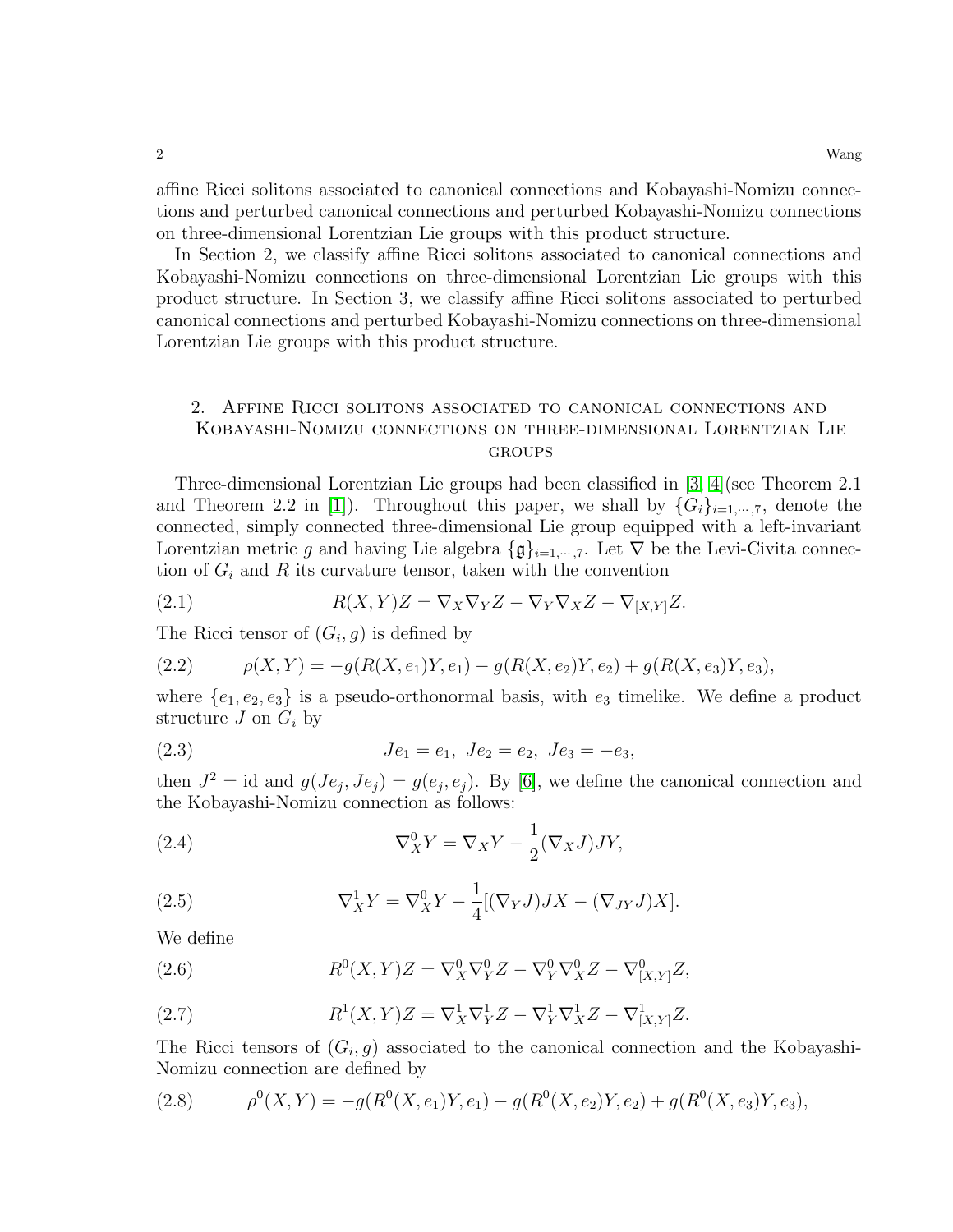(2.9) 
$$
\rho^{1}(X,Y) = -g(R^{1}(X,e_1)Y,e_1) - g(R^{1}(X,e_2)Y,e_2) + g(R^{1}(X,e_3)Y,e_3).
$$

Let

(2.10) 
$$
\widetilde{\rho}^0(X,Y) = \frac{\rho^0(X,Y) + \rho^0(Y,X)}{2},
$$

and

(2.11) 
$$
\widetilde{\rho}^1(X,Y) = \frac{\rho^1(X,Y) + \rho^1(Y,X)}{2}.
$$

Since  $(L_V g)(Y, Z) := g(\nabla_Y V, Z) + g(Y, \nabla_Z V)$ , we let

(2.12) 
$$
(L_V^j g)(Y, Z) := g(\nabla_Y^j V, Z) + g(Y, \nabla_Z^j V),
$$

for  $j = 0, 1$  and vector fields  $V, Y, Z$ .

**Definition 2.1.**  $(G_i, g, J)$  is called the affine Ricci soliton associated to the connection  $\nabla^0$  if it satisfies

(2.13) 
$$
(L_V^0 g)(Y,Z) + 2\tilde{\rho}^0(Y,Z) + 2\lambda g(Y,Z) = 0
$$

where  $\lambda$  is a real number and  $V = \lambda_1 e_1 + \lambda_2 e_2 + \lambda_3 e_3$  and  $\lambda_1, \lambda_2, \lambda_3$  are real numbers.  $(G_i, g, J)$  is called the affine Ricci soliton associated to the connection  $\nabla^1$  if it satisfies

(2.14) 
$$
(L_V^1 g)(Y, Z) + 2\tilde{\rho}^1(Y, Z) + 2\lambda g(Y, Z) = 0
$$

By  $(2.1)$  and Lemma 3.1 in [\[1\]](#page-19-4), we have for  $G_1$ , there exists a pseudo-orthonormal basis  ${e_1, e_2, e_3}$  with  $e_3$  timelike such that the Lie algebra of  $G_1$  satisfies

$$
(2.15) \quad [e_1, e_2] = \alpha e_1 - \beta e_3, \ [e_1, e_3] = -\alpha e_1 - \beta e_2, \ [e_2, e_3] = \beta e_1 + \alpha e_2 + \alpha e_3, \ \alpha \neq 0.
$$

By  $(2.25)$  in [\[18\]](#page-20-12), we have

(2.16)  
\n
$$
\tilde{\rho}^{0}(e_1, e_1) = -\left(\alpha^2 + \frac{\beta^2}{2}\right), \ \tilde{\rho}^{0}(e_1, e_2) = 0,
$$
\n
$$
\tilde{\rho}^{0}(e_1, e_3) = \frac{\alpha \beta}{4}, \ \tilde{\rho}^{0}(e_2, e_2) = -\left(\alpha^2 + \frac{\beta^2}{2}\right),
$$
\n
$$
\tilde{\rho}^{0}(e_2, e_3) = \frac{\alpha^2}{2}, \ \tilde{\rho}^{0}(e_3, e_3) = 0.
$$

By Lemma 2.4 in  $[18]$  and  $(2.12)$ , we have

(2.17) 
$$
(L_V^0 g)(e_1, e_1) = 2\lambda_2 \alpha, \ (L_V^0 g)(e_1, e_2) = -\lambda_1 \alpha
$$

$$
(L_V^0 g)(e_1, e_3) = -\frac{\beta}{2} \lambda_2, \ (L_V^0 g)(e_2, e_2) = 0,
$$

$$
(L_V^0 g)(e_2, e_3) = \frac{\beta}{2} \lambda_1, \ (L_V^0 g)(e_3, e_3) = 0.
$$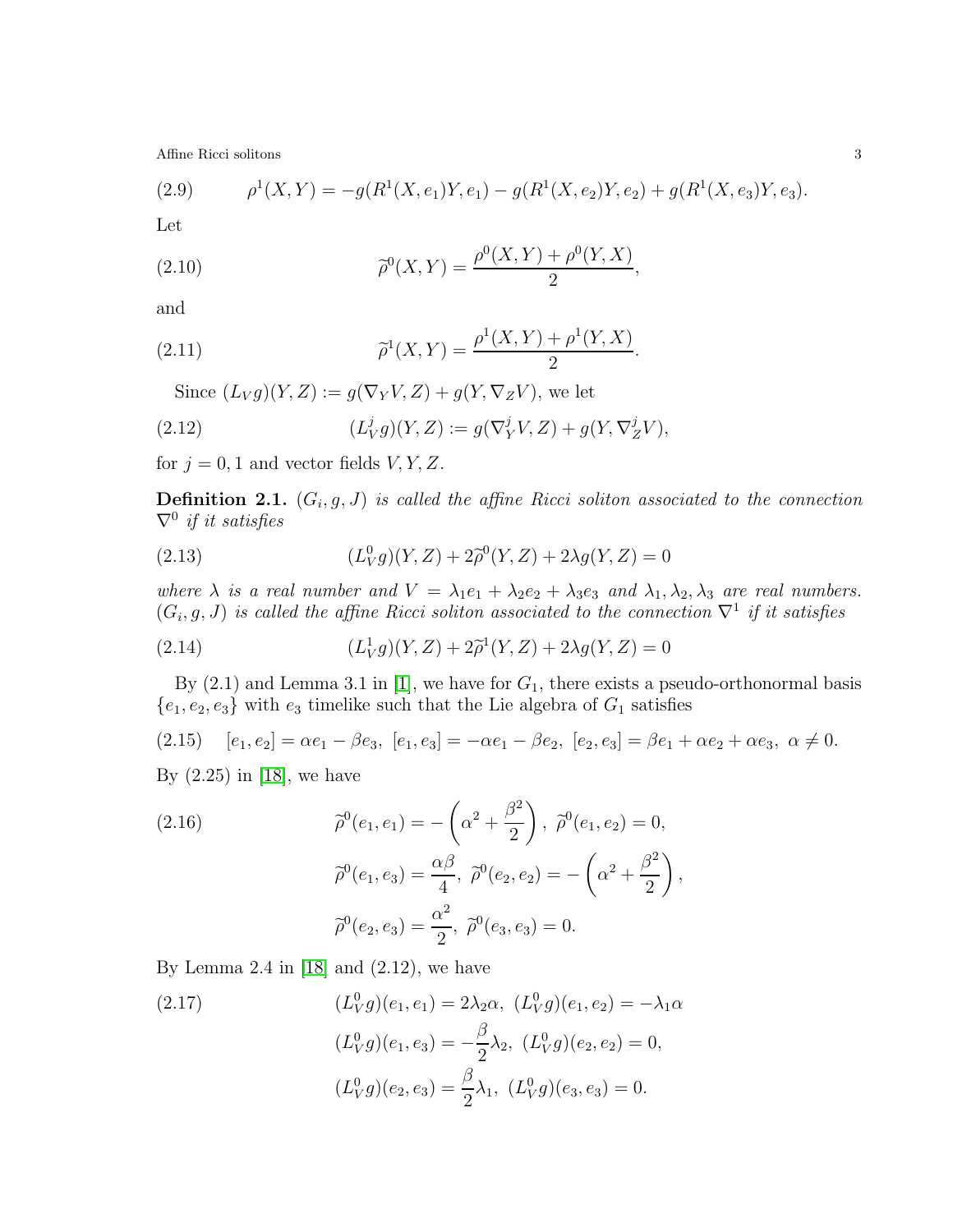If  $(G_1, g, J, V)$  is an affine Ricci soliton associated to the connection  $\nabla^0$ , then by  $(2.13)$ , we have

(2.18)  

$$
\begin{cases}\n2\lambda_2 \alpha - 2\alpha^2 - \beta^2 + 2\lambda = 0, \\
\lambda_1 \alpha = 0, \\
-\beta \lambda_2 + \alpha \beta = 0, \\
-2\alpha^2 - \beta^2 + 2\lambda = 0, \\
\frac{\beta}{2} \lambda_1 + \alpha^2 = 0, \\
\lambda = 0.\n\end{cases}
$$

Solve (2.18), we have

**Theorem 2.2.**  $(G_1, g, J, V)$  is not an affine Ricci soliton associated to the connection  $\nabla^0$ .

By (2.33) in [\[18\]](#page-20-12), we have

(2.19) 
$$
\tilde{\rho}^1(e_1, e_1) = -(\alpha^2 + \beta^2), \ \tilde{\rho}^1(e_1, e_2) = \alpha \beta,
$$

$$
\tilde{\rho}^1(e_1, e_3) = -\frac{\alpha \beta}{2}, \ \tilde{\rho}^1(e_2, e_2) = -(\alpha^2 + \beta^2),
$$

$$
\tilde{\rho}^1(e_2, e_3) = \frac{\alpha^2}{2}, \ \tilde{\rho}^1(e_3, e_3) = 0.
$$

By Lemma 2.8 in  $[18]$  and  $(2.12)$ , we have

(2.20) 
$$
(L_V^1 g)(e_1, e_1) = 2\lambda_2 \alpha, \ (L_V^1 g)(e_1, e_2) = -\lambda_1 \alpha,
$$

$$
(L_V^1 g)(e_1, e_3) = \lambda_1 \alpha - \beta \lambda_2, \ (L_V^1 g)(e_2, e_2) = 0,
$$

$$
(L_V^1 g)(e_2, e_3) = \beta \lambda_1 - \alpha \lambda_2 - \alpha \lambda_3, \ (L_V^1 g)(e_3, e_3) = 0.
$$

If  $(G_1, g, J, V)$  is an affine Ricci soliton associated to the connection  $\nabla^1$ , then by  $(2.14)$ , we have

(2.21)  

$$
\begin{cases}\n\lambda_2 \alpha - \alpha^2 - \beta^2 + \lambda = 0, \\
-\lambda_1 \alpha + 2\alpha \beta = 0, \\
\lambda_1 \alpha - \beta \lambda_2 - \alpha \beta = 0, \\
-\alpha^2 - \beta^2 + \lambda = 0, \\
\beta \lambda_1 - \alpha \lambda_2 - \alpha \lambda_3 + \alpha^2 = 0, \\
\lambda = 0.\n\end{cases}
$$

Solve (2.21), we have

**Theorem 2.3.**  $(G_1, g, J, V)$  is not an affine Ricci soliton associated to the connection  $\nabla^1$ .

By  $(2.2)$  and Lemma 3.5 in [\[1\]](#page-19-4), we have for  $G_2$ , there exists a pseudo-orthonormal basis  ${e_1, e_2, e_3}$  with  $e_3$  timelike such that the Lie algebra of  $G_2$  satisfies

$$
(2.22) \t[e_1, e_2] = \gamma e_2 - \beta e_3, \t[e_1, e_3] = -\beta e_2 - \gamma e_3, \t[e_2, e_3] = \alpha e_1, \ \gamma \neq 0.
$$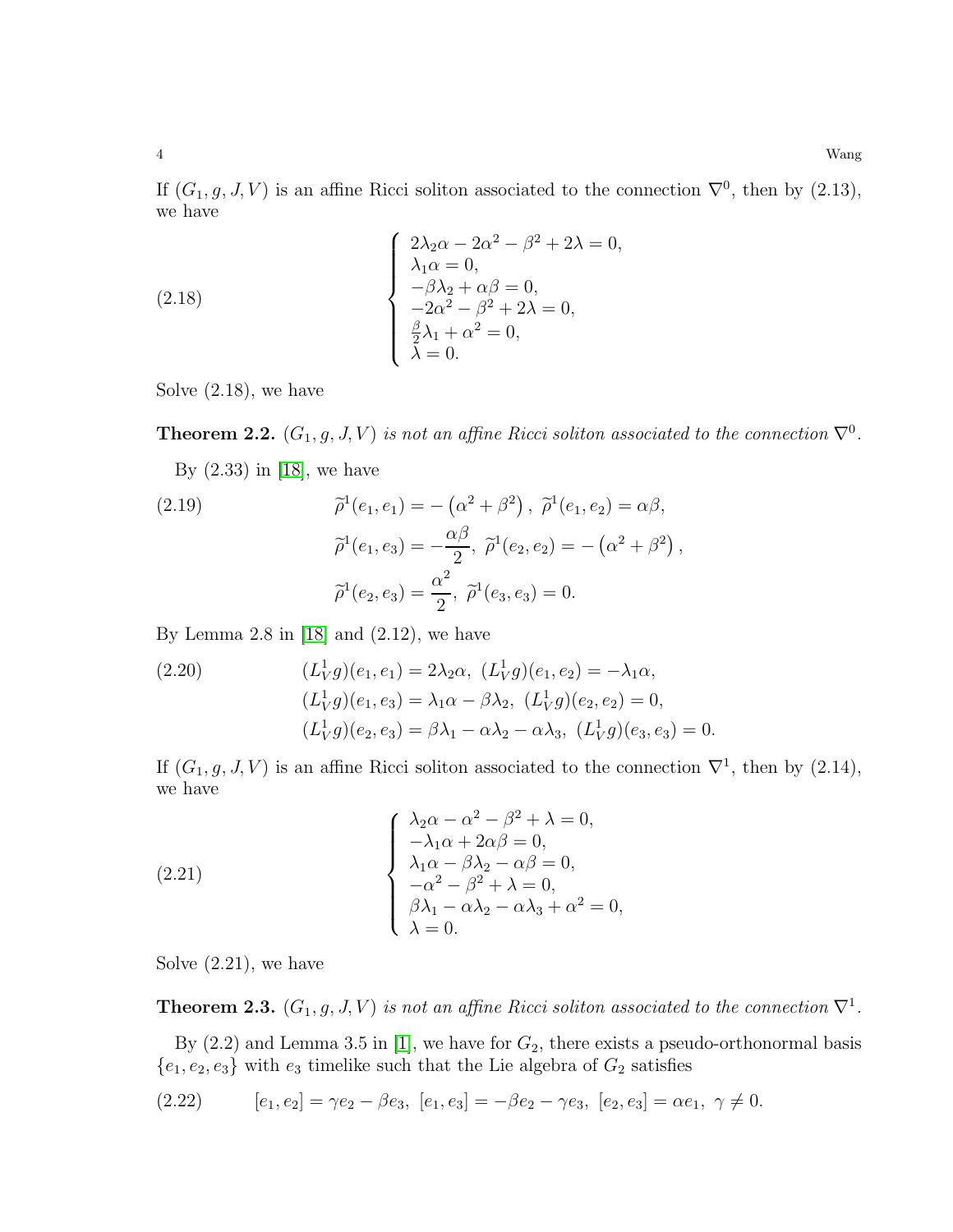By  $(2.44)$  in [\[18\]](#page-20-12), we have for  $(G_2, g, J, \nabla^0)$ 

(2.23)  
\n
$$
\tilde{\rho}^{0}(e_{1}, e_{1}) = -(\gamma^{2} + \frac{\alpha \beta}{2}), \ \tilde{\rho}^{0}(e_{1}, e_{2}) = 0,
$$
\n
$$
\tilde{\rho}^{0}(e_{1}, e_{3}) = 0, \ \tilde{\rho}^{0}(e_{2}, e_{2}) = -(\gamma^{2} + \frac{\alpha \beta}{2}),
$$
\n
$$
\tilde{\rho}^{0}(e_{2}, e_{3}) = \frac{\beta \gamma}{2} - \frac{\alpha \gamma}{4}, \ \tilde{\rho}^{0}(e_{3}, e_{3}) = 0.
$$

By Lemma 2.14 in [\[18\]](#page-20-12) and (2.12), we have for  $(G_2, g, J, \nabla^0, V)$ 

(2.24) 
$$
(L_V^0 g)(e_1, e_1) = 0, (L_V^0 g)(e_1, e_2) = \lambda_2 \gamma
$$

$$
(L_V^0 g)(e_1, e_3) = -\frac{\alpha}{2} \lambda_2, (L_V^0 g)(e_2, e_2) = -2\gamma \lambda_1,
$$

$$
(L_V^0 g)(e_2, e_3) = \frac{\alpha}{2} \lambda_1, (L_V^0 g)(e_3, e_3) = 0.
$$

If  $(G_2, g, J, V)$  is an affine Ricci soliton associated to the connection  $\nabla^0$ , then by  $(2.13)$ , we have

(2.25)  

$$
\begin{cases}\n-(\gamma^2 + \frac{\alpha \beta}{2}) + \lambda = 0, \\
\lambda_2 \gamma = 0, \\
\alpha \lambda_2 = 0, \\
-\gamma \lambda_1 - (\gamma^2 + \frac{\alpha \beta}{2}) + \lambda = 0, \\
\frac{\alpha}{2} \lambda_1 + 2(\frac{\beta \gamma}{2} - \frac{\alpha \gamma}{4}) = 0, \\
\lambda = 0.\n\end{cases}
$$

Solve (2.25), we have

**Theorem 2.4.**  $(G_2, g, J, V)$  is not an affine Ricci soliton associated to the connection  $\nabla^0$ .

By  $(2.54)$  in [\[18\]](#page-20-12), we have for  $(G_2, g, J, \nabla^1)$ 

(2.26)  
\n
$$
\tilde{\rho}^1(e_1, e_1) = -(\beta^2 + \gamma^2), \ \tilde{\rho}^1(e_1, e_2) = 0,
$$
\n
$$
\tilde{\rho}^1(e_1, e_3) = 0, \ \tilde{\rho}^1(e_2, e_2) = -(\gamma^2 + \alpha \beta),
$$
\n
$$
\tilde{\rho}^1(e_2, e_3) = -\frac{\alpha \gamma}{2}, \ \tilde{\rho}^1(e_3, e_3) = 0.
$$

By Lemma 2.18 in [\[18\]](#page-20-12) and (2.12), we have for  $(G_2, g, J, \nabla^1, V)$ 

(2.27) 
$$
(L_V^1 g)(e_1, e_1) = 0, (L_V^1 g)(e_1, e_2) = \lambda_2 \gamma,
$$

$$
(L_V^1 g)(e_1, e_3) = -\alpha \lambda_2 + \gamma \lambda_3, (L_V^1 g)(e_2, e_2) = -2\gamma \lambda_1,
$$

$$
(L_V^1 g)(e_2, e_3) = \lambda_1 \beta, (L_V^1 g)(e_3, e_3) = 0.
$$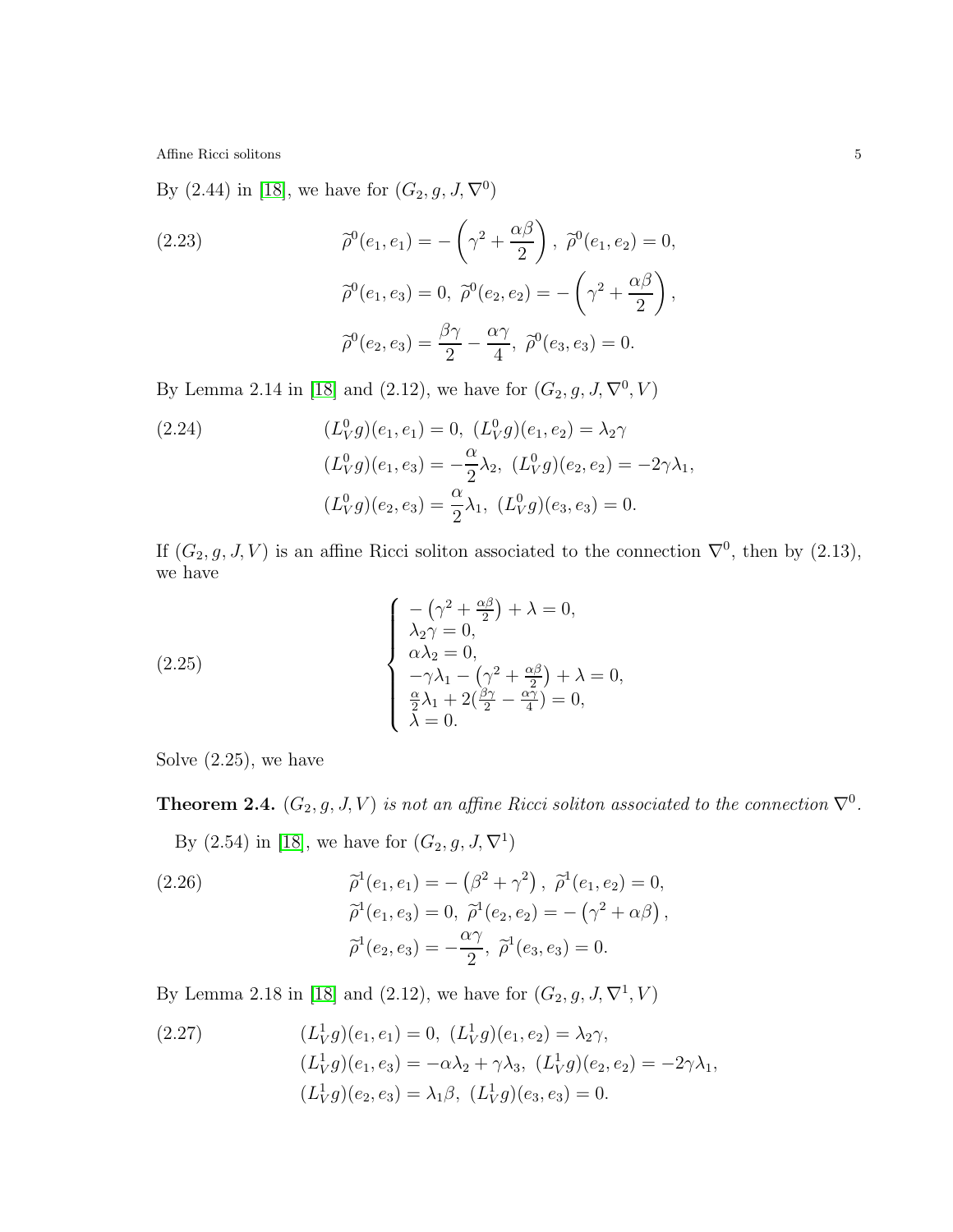If  $(G_2, g, J, V)$  is an affine Ricci soliton associated to the connection  $\nabla^1$ , then by  $(2.14)$ , we have

(2.28)  

$$
\begin{cases}\n-\beta^2 - \gamma^2 + \lambda = 0, \\
\lambda_2 \gamma = 0, \\
-\alpha \lambda_2 + \gamma \lambda_3 = 0, \\
-\gamma \lambda_1 - (\gamma^2 + \alpha \beta) + \lambda = 0, \\
\lambda_1 \beta - \alpha \gamma = 0, \\
\lambda = 0.\n\end{cases}
$$

Solve (2.28), we have

**Theorem 2.5.**  $(G_2, g, J, V)$  is not an affine Ricci soliton associated to the connection  $\nabla^1$ .

By  $(2.3)$  and Lemma 3.8 in [\[1\]](#page-19-4), we have for  $G_3$ , there exists a pseudo-orthonormal basis  ${e_1, e_2, e_3}$  with  $e_3$  timelike such that the Lie algebra of  $G_3$  satisfies

(2.29) 
$$
[e_1, e_2] = -\gamma e_3, [e_1, e_3] = -\beta e_2, [e_2, e_3] = \alpha e_1.
$$

By  $(2.64)$  in [\[18\]](#page-20-12), we have for  $(G_3, g, J, \nabla^0)$ 

(2.30)  
\n
$$
\tilde{\rho}^{0}(e_1, e_1) = -\lambda a_3, \ \tilde{\rho}^{0}(e_1, e_2) = 0,
$$
\n
$$
\tilde{\rho}^{0}(e_1, e_3) = 0, \ \tilde{\rho}^{0}(e_2, e_2) = -\lambda a_3,
$$
\n
$$
\tilde{\rho}^{0}(e_2, e_3) = 0, \ \tilde{\rho}^{0}(e_3, e_3) = 0,
$$

where  $a_3=\frac{1}{2}$  $\frac{1}{2}(\alpha + \beta - \gamma)$ . By Lemma 2.24 in [\[18\]](#page-20-12) and (2.12), we have for  $(G_3, g, J, \nabla^0, V)$ 

(2.31)  
\n
$$
(L_V^0 g)(e_1, e_1) = 0, (L_V^0 g)(e_1, e_2) = 0,
$$
\n
$$
(L_V^0 g)(e_1, e_3) = -a_3 \lambda_2, (L_V^0 g)(e_2, e_2) = 0,
$$
\n
$$
(L_V^0 g)(e_2, e_3) = a_3 \lambda_1, (L_V^0 g)(e_3, e_3) = 0.
$$

If  $(G_3, g, J, V)$  is an affine Ricci soliton associated to the connection  $\nabla^0$ , then by  $(2.13)$ , we have

(2.32) 
$$
\begin{cases} \gamma a_3 = 0, \\ \lambda_2 a_3 = 0, \\ \lambda_1 a_3 = 0, \\ \lambda = 0. \end{cases}
$$

Solve (2.32), we have

**Theorem 2.6.**  $(G_3, g, J, V)$  is an affine Ricci soliton associated to the connection  $\nabla^0$  if and only if (i)  $\lambda = 0, \ \alpha + \beta - \gamma = 0,$  $(iii)\lambda = 0, \ \alpha + \beta - \gamma \neq 0, \ \gamma = \lambda_1 = \lambda_2 = 0.$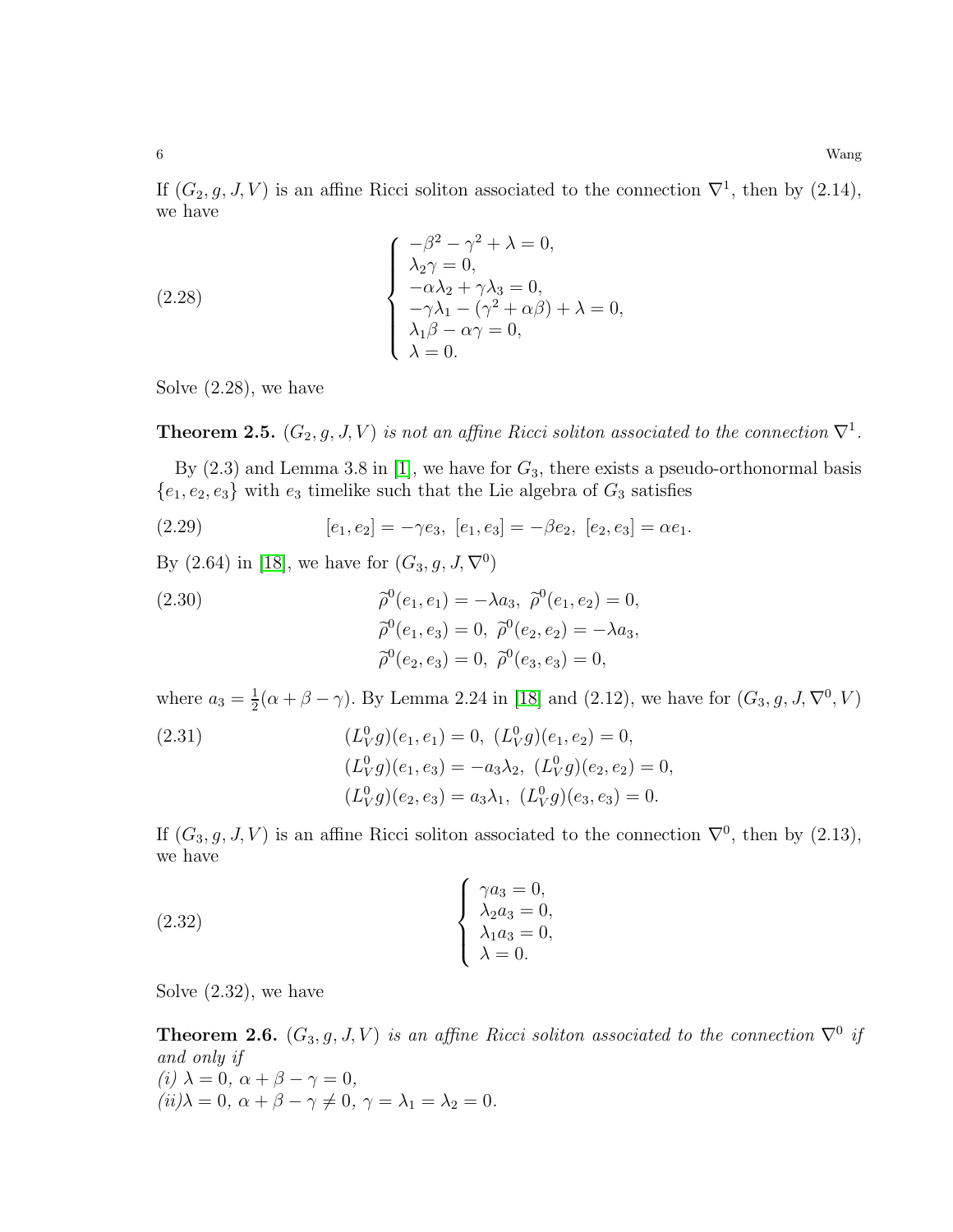By  $(2.69)$  in [\[18\]](#page-20-12), we have for  $(G_3, g, J, \nabla^1)$ 

(2.33)  
\n
$$
\begin{aligned}\n\tilde{\rho}^1(e_1, e_1) &= \lambda(a_1 - a_3), \ \tilde{\rho}^1(e_1, e_2) = 0, \\
\tilde{\rho}^1(e_1, e_3) &= 0, \ \tilde{\rho}^1(e_2, e_2) = -\gamma(a_2 + a_3), \\
\tilde{\rho}^1(e_2, e_3) &= 0, \ \tilde{\rho}^1(e_3, e_3) = 0,\n\end{aligned}
$$

where  $a_1 = \frac{1}{2}$  $\frac{1}{2}(\alpha - \beta - \gamma)$ . By Lemma 2.27 in [\[18\]](#page-20-12) and (2.12), we have for  $(G_3, g, J, \nabla^1, V)$ 

(2.34) 
$$
(L_V^1 g)(e_1, e_1) = 0, (L_V^1 g)(e_1, e_2) = 0,
$$

$$
(L_V^1 g)(e_1, e_3) = -(a_2 + a_3)\lambda_2, (L_V^1 g)(e_2, e_2) = 0,
$$

$$
(L_V^1 g)(e_2, e_3) = \lambda_1(a_3 - a_1), (L_V^1 g)(e_3, e_3) = 0.
$$

If  $(G_3, g, J, V)$  is an affine Ricci soliton associated to the connection  $\nabla^1$ , then by  $(2.14)$ , we have

(2.35) 
$$
\begin{cases} \gamma(a_1 - a_3) + \lambda = 0, \\ (a_2 + a_3)\lambda_2 = 0, \\ -\gamma(a_2 + a_3) + \lambda = 0, \\ \lambda_1(a_3 - a_1) = 0, \\ \lambda = 0. \end{cases}
$$

Solve (2.35), we have

**Theorem 2.7.**  $(G_3, g, J, V)$  is an affine Ricci soliton associated to the connection  $\nabla^1$  if and only if  $(i) \; \lambda = 0, \, \gamma \neq 0, \, \alpha = \beta = 0,$  $(ii)$  $\lambda = 0, \gamma = 0, \alpha \lambda_2 = 0, \lambda_1 \beta = 0.$ 

By  $(2.4)$  and Lemma 3.11 in [\[1\]](#page-19-4), we have for  $G_4$ , there exists a pseudo-orthonormal basis  ${e_1, e_2, e_3}$  with  $e_3$  timelike such that the Lie algebra of  $G_4$  satisfies

(2.36) 
$$
[e_1, e_2] = -e_2 + (2\eta - \beta)e_3, \ \eta = 1 \text{ or } -1, [e_1, e_3] = -\beta e_2 + e_3, [e_2, e_3] = \alpha e_1.
$$

By (2.81) in [\[18\]](#page-20-12), we have for  $(G_4, g, J, \nabla^0)$ 

(2.37)  
\n
$$
\begin{aligned}\n\tilde{\rho}^0(e_1, e_1) &= (2\eta - \beta)b_3 - 1, \ \tilde{\rho}^0(e_1, e_2) = 0, \\
\tilde{\rho}^0(e_1, e_3) &= 0, \ \tilde{\rho}^0(e_2, e_2) = (2\eta - \beta)b_3 - 1, \\
\tilde{\rho}^0(e_2, e_3) &= \frac{b_3 - \beta}{2}, \ \tilde{\rho}^0(e_3, e_3) = 0,\n\end{aligned}
$$

where  $b_3 = \frac{\alpha}{2} + \eta$ . By Lemma 2.32 in [\[18\]](#page-20-12) and (2.12), we have for  $(G_4, g, J, \nabla^0, V)$ 

(2.38)  
\n
$$
(L_V^0 g)(e_1, e_1) = 0, (L_V^0 g)(e_1, e_2) = -\lambda_2,
$$
\n
$$
(L_V^0 g)(e_1, e_3) = -b_3 \lambda_2, (L_V^0 g)(e_2, e_2) = 2\lambda_1,
$$
\n
$$
(L_V^0 g)(e_2, e_3) = b_3 \lambda_1, (L_V^0 g)(e_3, e_3) = 0.
$$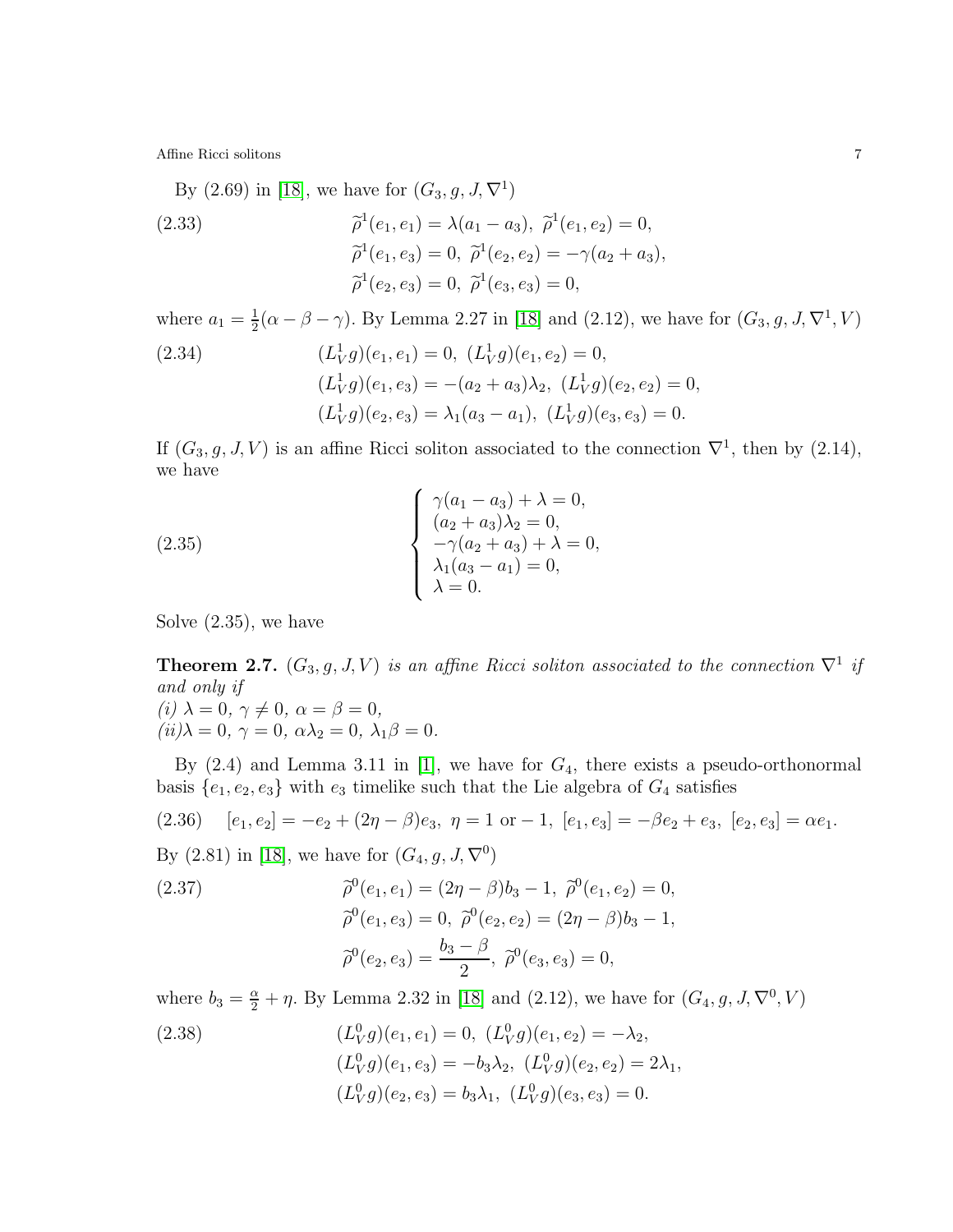If  $(G_4, g, J, V)$  is an affine Ricci soliton associated to the connection  $\nabla^0$ , then by  $(2.13)$ , we have

(2.39)  

$$
\begin{cases}\n(2\eta - \beta)b_3 - 1 + \lambda = 0, \\
\lambda_2 = 0, \\
\lambda_1 + (2\eta - \beta)b_3 - 1 + \lambda = 0, \\
\lambda_1b_3 + b_3 - \beta = 0, \\
\lambda = 0.\n\end{cases}
$$

Solve (2.39), we have

**Theorem 2.8.**  $(G_4, g, J, V)$  is an affine Ricci soliton associated to the connection  $\nabla^0$  if and only if  $\lambda = \lambda_1 = \lambda_2 = 0$ ,  $\alpha = 0$ ,  $\beta = \eta$ .

By (2.89) in [\[18\]](#page-20-12), we have for  $(G_4, g, J, \nabla^1)$ 

(2.40) 
$$
\begin{aligned}\n\tilde{\rho}^1(e_1, e_1) &= -[1 + (\beta - 2\eta)(b_3 - b_1)], \ \tilde{\rho}^1(e_1, e_2) &= 0, \\
\tilde{\rho}^1(e_1, e_3) &= 0, \ \tilde{\rho}^1(e_2, e_2) &= -[1 + (\beta - 2\eta)(b_2 + b_3)], \\
\tilde{\rho}^1(e_2, e_3) &= \frac{\alpha + b_3 - b_1 - \beta}{2}, \ \tilde{\rho}^1(e_3, e_3) &= 0,\n\end{aligned}
$$

where  $b_1 = \frac{\alpha}{2} + \eta - \beta$ ,  $b_2 = \frac{\alpha}{2} - \eta$ . By Lemma 2.36 in [\[18\]](#page-20-12) and (2.12), we have for  $(G_4, g, J, \nabla^1, \overline{V})$ 

(2.41) 
$$
(L_V^1 g)(e_1, e_1) = 0, (L_V^1 g)(e_1, e_2) = -\lambda_2,
$$

$$
(L_V^1 g)(e_1, e_3) = -(b_2 + b_3)\lambda_2 - \lambda_3, (L_V^1 g)(e_2, e_2) = 2\lambda_1,
$$

$$
(L_V^1 g)(e_2, e_3) = \lambda_1(b_3 - b_1), (L_V^1 g)(e_3, e_3) = 0.
$$

If  $(G_4, g, J, V)$  is an affine Ricci soliton associated to the connection  $\nabla^1$ , then by  $(2.14)$ , we have

(2.42)  

$$
\begin{cases}\n-[1 + (\beta - 2\eta)(b_3 - b_1)] + \lambda = 0, \\
\lambda_2 = 0, \\
-(b_2 + b_3)\lambda_2 - \lambda_3 = 0, \\
\lambda_1 - [1 + (\beta - 2\eta)(b_2 + b_3)] + \lambda = 0, \\
\lambda_1(b_3 - b_1) + (\alpha + b_3 - b_1 - \beta) = 0, \\
\lambda = 0.\n\end{cases}
$$

Solve (2.42), we have

**Theorem 2.9.**  $(G_4, g, J, V)$  is not an affine Ricci soliton associated to the connection  $\nabla^1$ .

By  $(2.5)$  and Lemma 4.1 in [\[1\]](#page-19-4), we have for  $G_5$ , there exists a pseudo-orthonormal basis  ${e_1, e_2, e_3}$  with  $e_3$  timelike such that the Lie algebra of  $G_5$  satisfies

$$
(2.43) \quad [e_1, e_2] = 0, \ [e_1, e_3] = \alpha e_1 + \beta e_2, \ [e_2, e_3] = \gamma e_1 + \delta e_2, \ \alpha + \delta \neq 0, \ \alpha \gamma + \beta \delta = 0.
$$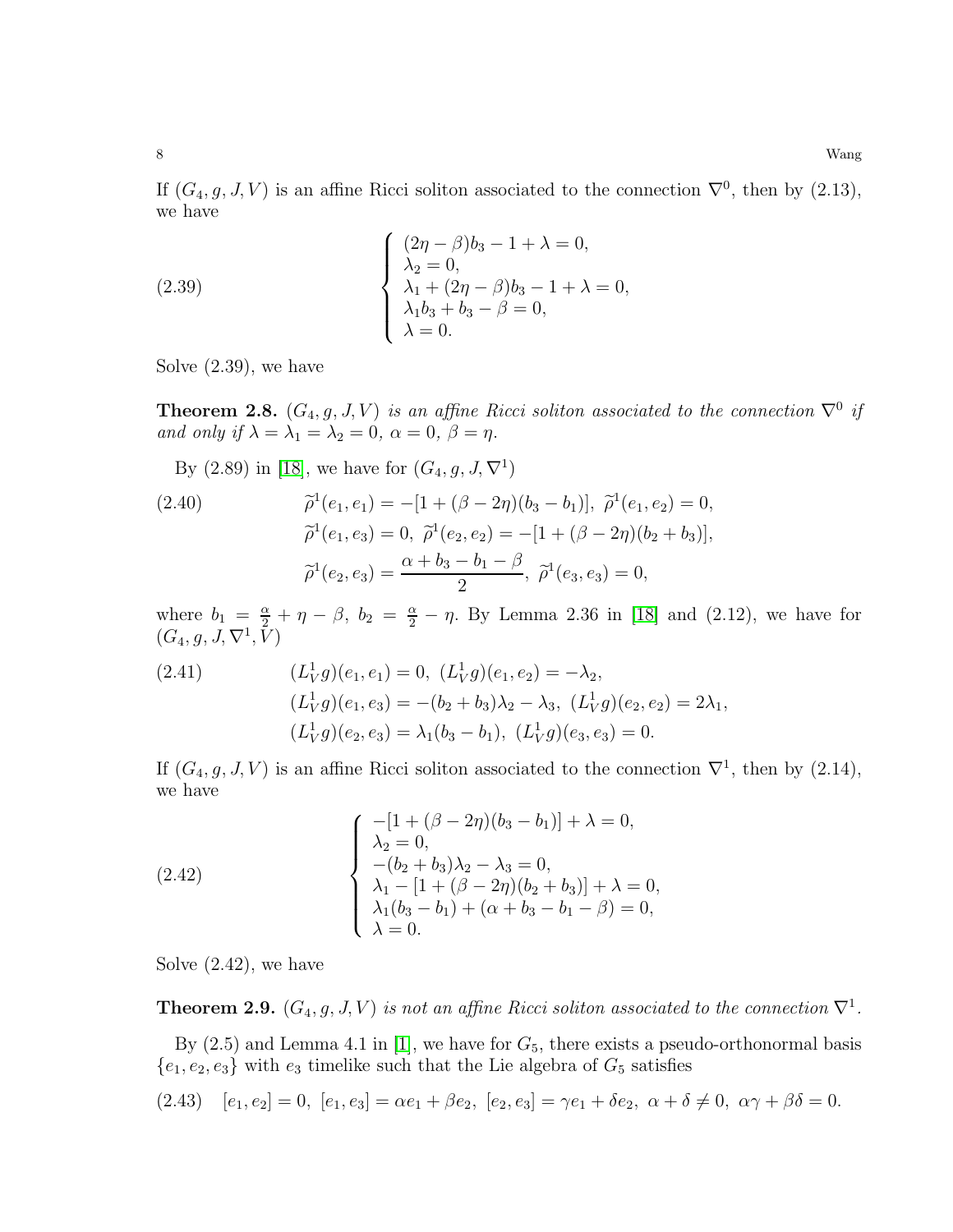By (3.5) in [\[18\]](#page-20-12), we have for  $(G_5, g, J, \nabla^0)$ ,  $\tilde{\rho}^0(e_i, e_j) = 0$ , for  $1 \le i, j \le 3$ . By Lemma 3.3 in [\[18\]](#page-20-12) and (2.12), we have for  $(G_5, g, J, \nabla^0, V)$ 

(2.44) 
$$
(L_V^0 g)(e_1, e_1) = 0, (L_V^0 g)(e_1, e_2) = 0,
$$

$$
(L_V^0 g)(e_1, e_3) = \frac{\beta - \gamma}{2} \lambda_2, (L_V^0 g)(e_2, e_2) = 0,
$$

$$
(L_V^0 g)(e_2, e_3) = -\frac{\beta - \gamma}{2} \lambda_1, (L_V^0 g)(e_3, e_3) = 0.
$$

If  $(G_5, g, J, V)$  is an affine Ricci soliton associated to the connection  $\nabla^0$ , then by  $(2.13)$ , we have

(2.45) 
$$
\begin{cases} \lambda = 0, \\ (\beta - \gamma)\lambda_2 = 0, \\ (\beta - \gamma)\lambda_1 = 0, \end{cases}
$$

Solve (2.45), we have

**Theorem 2.10.**  $(G_5, g, J, V)$  is an affine Ricci soliton associated to the connection  $\nabla^0$  if and only if  $(i)\lambda = \beta = \gamma = 0, \ \alpha + \delta \neq 0.$  $(ii)\lambda = 0, \beta \neq \gamma, \lambda_1 = \lambda_2 = 0, \alpha + \delta \neq 0, \alpha \gamma + \beta \delta = 0.$ 

By Lemma 3.7 in [\[18\]](#page-20-12), we have for  $(G_5, g, J, \nabla^1)$ ,  $\tilde{\rho}^1(e_i, e_j) = 0$ , for  $1 \le i, j \le 3$ . By Lemma 3.6 in [\[18\]](#page-20-12) and (2.12), we have for  $(G_5, g, J, \nabla^1, V)$ 

(2.46) 
$$
(L_V^1 g)(e_1, e_1) = 0, (L_V^1 g)(e_1, e_2) = 0,
$$

$$
(L_V^1 g)(e_1, e_3) = -\alpha \lambda_1 - \gamma \lambda_2, (L_V^1 g)(e_2, e_2) = 0,
$$

$$
(L_V^1 g)(e_2, e_3) = -\beta \lambda_1 - \delta \lambda_2, (L_V^1 g)(e_3, e_3) = 0.
$$

If  $(G_5, g, J, V)$  is an affine Ricci soliton associated to the connection  $\nabla^1$ , then by  $(2.14)$ , we have

(2.47) 
$$
\begin{cases} \lambda = 0, \\ \alpha \lambda_1 + \gamma \lambda_2 = 0, \\ \beta \lambda_1 + \delta \lambda_2 = 0. \end{cases}
$$

Solve (2.47), we have

**Theorem 2.11.**  $(G_5, g, J, V)$  is an affine Ricci soliton associated to the connection  $\nabla^1$  if and only if  $(i)\lambda = \lambda_1 = \lambda_2 = 0,$  $(ii)$  $\lambda = 0, \lambda_1 \neq 0, \lambda_2 = 0, \alpha = \beta = 0, \delta \neq 0,$  $(iii)\lambda = 0, \lambda_1 = 0, \lambda_2 \neq 0, \delta = \gamma = 0, \alpha \neq 0.$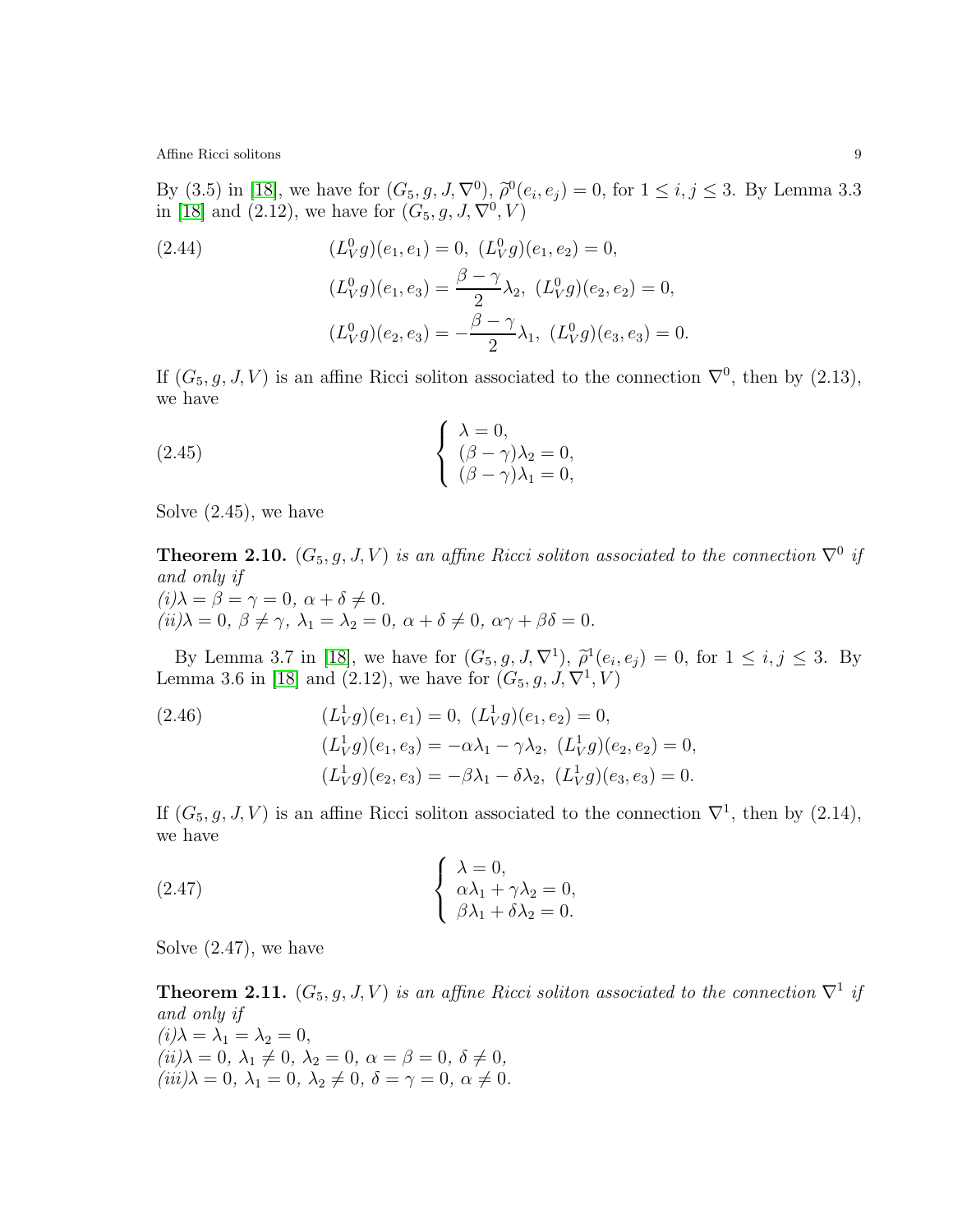By  $(2.6)$  and Lemma 4.3 in [\[1\]](#page-19-4), we have for  $G_6$ , there exists a pseudo-orthonormal basis  ${e_1, e_2, e_3}$  with  $e_3$  timelike such that the Lie algebra of  $G_6$  satisfies

(2.48)  $[e_1, e_2] = \alpha e_2 + \beta e_3$ ,  $[e_1, e_3] = \gamma e_2 + \delta e_3$ ,  $[e_2, e_3] = 0$ ,  $\alpha + \delta \neq 0$   $\mathcal{L} \cap \alpha \gamma - \beta \delta = 0$ . By (3.18) in [\[18\]](#page-20-12), we have for  $(G_6, g, J, \nabla^0)$ 

(2.49) 
$$
\tilde{\rho}^0(e_1, e_1) = \frac{1}{2}\beta(\beta - \gamma) - \alpha^2, \ \tilde{\rho}^0(e_1, e_2) = 0,
$$

$$
\tilde{\rho}^0(e_1, e_3) = 0, \ \tilde{\rho}^0(e_2, e_2) = \frac{1}{2}\beta(\beta - \gamma) - \alpha^2,
$$

$$
\tilde{\rho}^0(e_2, e_3) = \frac{1}{2}[-\gamma\alpha + \frac{1}{2}\delta(\beta - \gamma)], \ \tilde{\rho}^0(e_3, e_3) = 0.
$$

By Lemma 3.11 in [\[18\]](#page-20-12) and (2.12), we have for  $(G_6, g, J, \nabla^0, V)$ 

(2.50) 
$$
(L_V^0 g)(e_1, e_1) = 0, \ (L_V^0 g)(e_1, e_2) = \alpha \lambda_2,
$$

$$
(L_V^0 g)(e_1, e_3) = \frac{\gamma - \beta}{2} \lambda_2, \ (L_V^0 g)(e_2, e_2) = -2\alpha \lambda_1,
$$
  

$$
(L_V^0 g)(e_2, e_3) = \frac{\beta - \gamma}{2} \lambda_1, \ (L_V^0 g)(e_3, e_3) = 0.
$$

If  $(G_6, g, J, V)$  is an affine Ricci soliton associated to the connection  $\nabla^0$ , then by  $(2.13)$ , we have

(2.51) 
$$
\begin{cases} \frac{1}{2}\beta(\beta-\gamma)-\alpha^2+\lambda=0, \\ \alpha\lambda_2=0, \\ (\gamma-\beta)\lambda_2=0, \\ -\alpha\lambda_1+\frac{1}{2}\beta(\beta-\gamma)-\alpha^2+\lambda=0, \\ \frac{\beta-\gamma}{2}\lambda_1-\gamma\alpha+\frac{1}{2}\delta(\beta-\gamma)=0, \\ \lambda=0. \end{cases}
$$

Solve (2.51), we have

**Theorem 2.12.**  $(G_6, g, J, V)$  is an affine Ricci soliton associated to the connection  $\nabla^0$  if and only if  $(i)\lambda = \lambda_1 = \lambda_2 = \gamma = \delta = 0, \ \alpha \neq 0, \ \alpha^2 = \frac{1}{2}$  $\frac{1}{2}\beta^2$ ,  $(ii)$  $\lambda = \lambda_1 = \lambda_2 = \alpha = \beta = \gamma = 0, \ \delta \neq 0,$  $(iii)\lambda = \lambda_2 = 0, \lambda_1 \neq 0, \alpha = \beta = \gamma = 0, \delta \neq 0,$  $(iv) \lambda = \lambda_2 = 0, \ \lambda_1 \neq 0, \ \alpha = \beta = 0, \ \delta \neq 0, \ \gamma \neq 0, \ \lambda_1 = -\delta,$  $(v) \lambda = \alpha = \beta = \gamma = 0, \ \lambda_2 \neq 0, \ \delta \neq 0.$ 

By (3.23) in [\[18\]](#page-20-12), we have for  $(G_6, g, J, \nabla^1)$ 

(2.52)  
\n
$$
\tilde{\rho}^1(e_1, e_1) = -(\alpha^2 + \beta \gamma), \ \tilde{\rho}^1(e_1, e_2) = 0,
$$
\n
$$
\tilde{\rho}^1(e_1, e_3) = 0, \ \tilde{\rho}^1(e_2, e_2) = -\alpha^2,
$$
\n
$$
\tilde{\rho}^1(e_2, e_3) = 0, \ \tilde{\rho}^1(e_3, e_3) = 0.
$$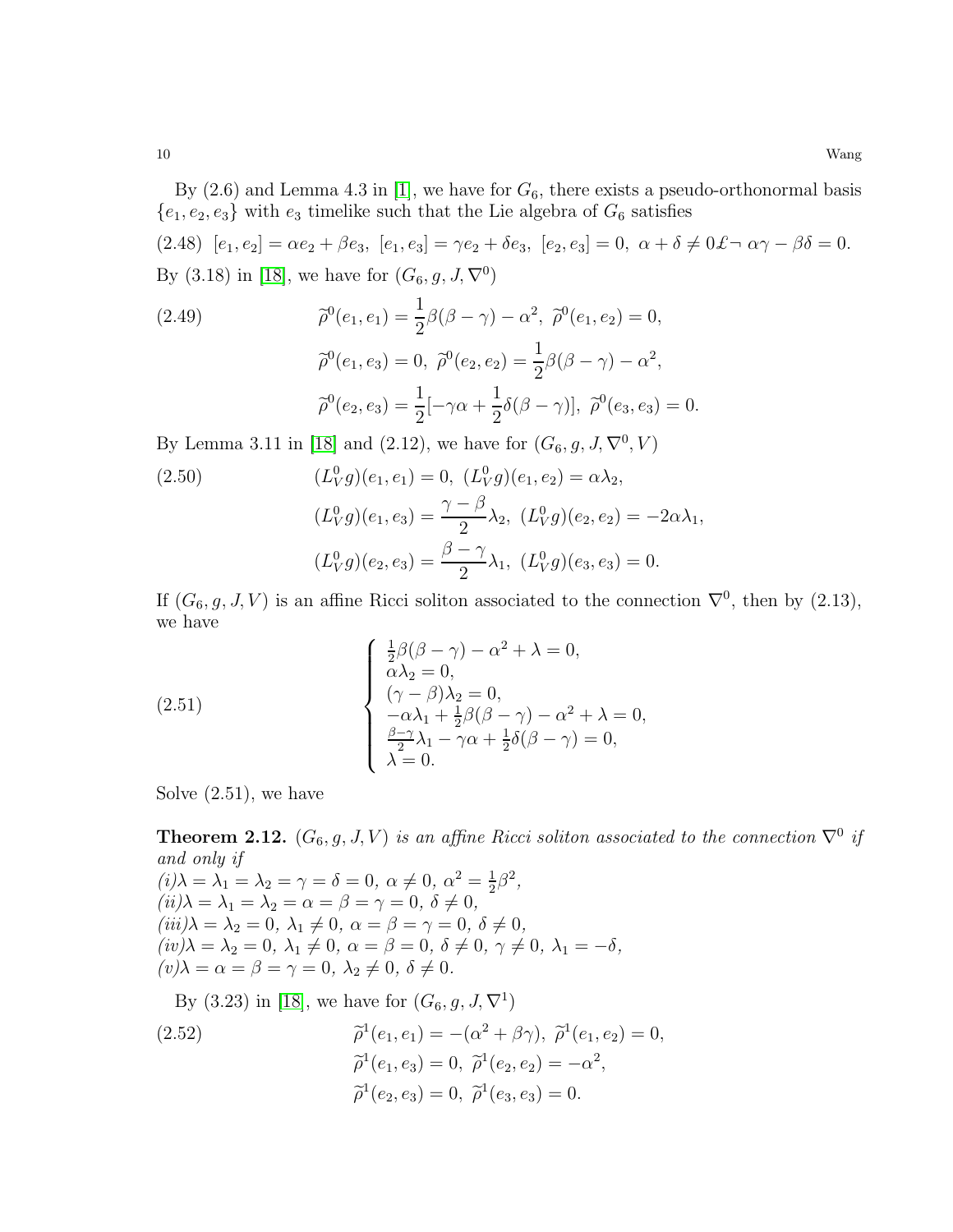By Lemma 3.15 in [\[18\]](#page-20-12) and (2.12), we have for  $(G_6, g, J, \nabla^1, V)$ 

(2.53)  
\n
$$
(L_V^1 g)(e_1, e_1) = 0, (L_V^1 g)(e_1, e_2) = \lambda_2 \alpha,
$$
\n
$$
(L_V^1 g)(e_1, e_3) = -\delta \lambda_3, (L_V^1 g)(e_2, e_2) = -2\alpha \lambda_1,
$$
\n
$$
(L_V^1 g)(e_2, e_3) = -\gamma \lambda_1, (L_V^1 g)(e_3, e_3) = 0.
$$

If  $(G_6, g, J, V)$  is an affine Ricci soliton associated to the connection  $\nabla^1$ , then by  $(2.14)$ , we have

(2.54)  

$$
\begin{cases}\n-(\alpha^2 + \beta \gamma) + \lambda = 0, \\
\lambda_2 \alpha = 0, \\
\delta \lambda_3 = 0, \\
-\alpha \lambda_1 - \alpha^2 + \lambda = 0, \\
\gamma \lambda_1 = 0, \\
\lambda = 0.\n\end{cases}
$$

Solve (2.54), we have

**Theorem 2.13.**  $(G_6, g, J, V)$  is an affine Ricci soliton associated to the connection  $\nabla^1$  if and only if  $(i)\lambda = \alpha = \beta = \lambda_1 = \lambda_3 = 0, \ \delta \neq 0,$  $(ii) \lambda = \alpha = \beta = \gamma = \lambda_3 = 0, \ \delta \neq 0, \ \lambda_1 \neq 0.$ 

By  $(2.7)$  and Lemma 4.5 in [\[1\]](#page-19-4), we have for  $G_7$ , there exists a pseudo-orthonormal basis  ${e_1, e_2, e_3}$  with  $e_3$  timelike such that the Lie algebra of  $G_7$  satisfies (2.55)  $[e_1, e_2] = -\alpha e_1 - \beta e_2 - \beta e_3$ ,  $[e_1, e_3] = \alpha e_1 + \beta e_2 + \beta e_3$ ,  $[e_2, e_3] = \gamma e_1 + \delta e_2 + \delta e_3$ ,  $\alpha + \delta \neq 0$ ,  $\alpha \gamma = 0$ .

By (3.34) in [\[18\]](#page-20-12), we have for  $(G_7, g, J, \nabla^0)$ 

(2.56) 
$$
\tilde{\rho}^0(e_1, e_1) = -(\alpha^2 + \frac{\beta \gamma}{2}), \ \tilde{\rho}^0(e_1, e_2) = 0, \n\tilde{\rho}^0(e_1, e_3) = -\frac{1}{2}(\gamma \alpha + \frac{\delta \gamma}{2}), \ \tilde{\rho}^0(e_2, e_2) = -(\alpha^2 + \frac{\beta \gamma}{2}), \n\tilde{\rho}^0(e_2, e_3) = \frac{1}{2}(\alpha^2 + \frac{\beta \gamma}{2}), \ \tilde{\rho}^0(e_3, e_3) = 0.
$$

By Lemma 3.20 in [\[18\]](#page-20-12) and (2.12), we have for  $(G_7, g, J, \nabla^0, V)$ 

(2.57) 
$$
(L_V^0 g)(e_1, e_1) = -2\alpha \lambda_2, \ (L_V^0 g)(e_1, e_2) = \alpha \lambda_1 - \beta \lambda_2, (L_V^0 g)(e_1, e_3) = (\beta - \frac{\gamma}{2})\lambda_2, \ (L_V^0 g)(e_2, e_2) = 2\beta \lambda_1, (L_V^0 g)(e_2, e_3) = (\frac{\gamma}{2} - \beta)\lambda_1, \ (L_V^0 g)(e_3, e_3) = 0.
$$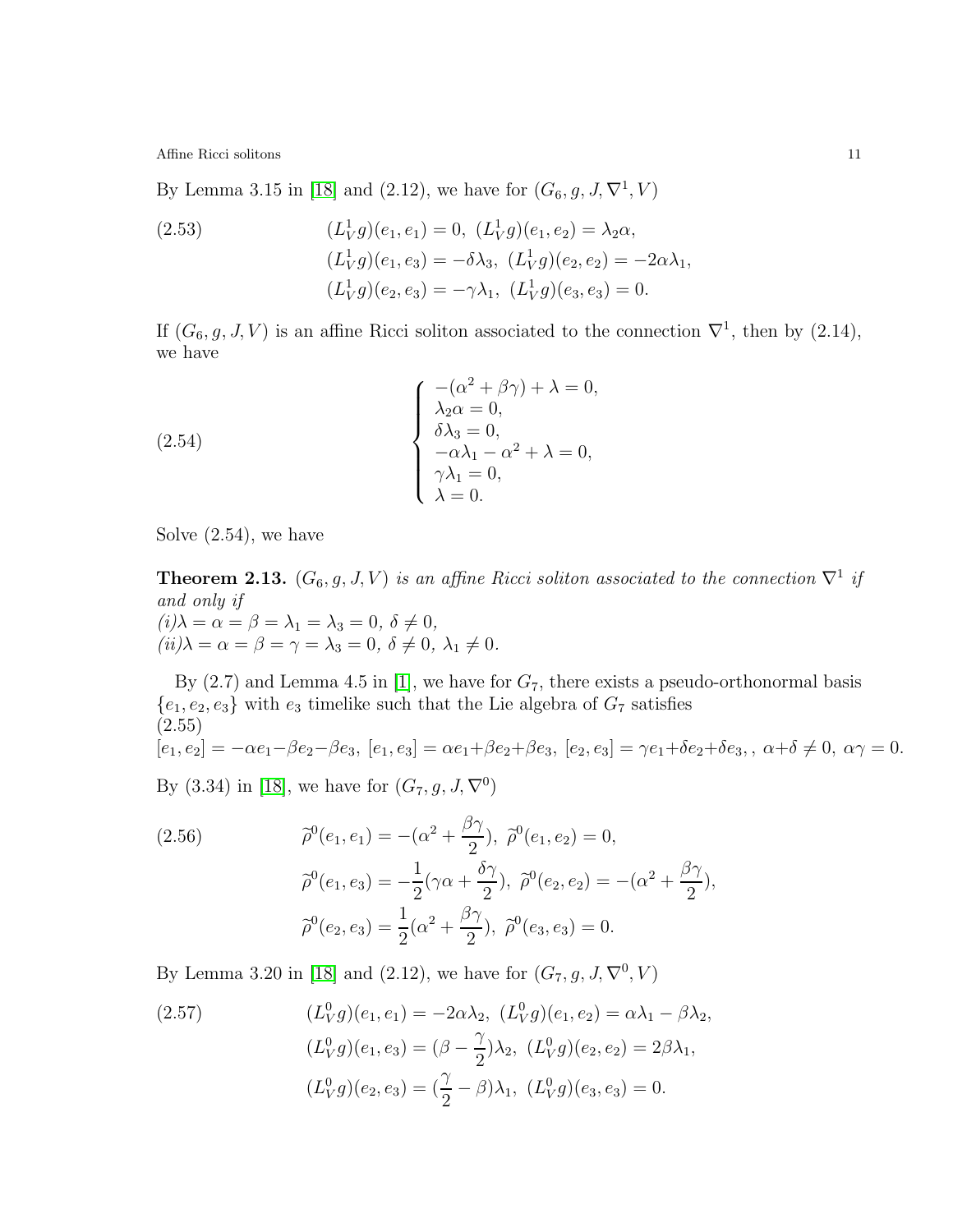If  $(G_7, g, J, V)$  is an affine Ricci soliton associated to the connection  $\nabla^0$ , then by  $(2.13)$ , we have

(2.58)  

$$
\begin{cases}\n-\alpha\lambda_2 - (\alpha^2 + \frac{\beta\gamma}{2}) + \lambda = 0, \\
\alpha\lambda_1 - \beta\lambda_2 = 0, \\
(\beta - \frac{\gamma}{2})\lambda_2 - (\gamma\alpha + \frac{\delta\gamma}{2}) = 0, \\
\beta\lambda_1 - (\alpha^2 + \frac{\beta\gamma}{2}) + \lambda = 0, \\
(\frac{\gamma}{2} - \beta)\lambda_1 + \alpha^2 + \frac{\beta\gamma}{2} = 0, \\
\lambda = 0.\n\end{cases}
$$

Solve (2.58), we have

**Theorem 2.14.**  $(G_7, g, J, V)$  is an affine Ricci soliton associated to the connection  $\nabla^0$  if and only if  $(i) \lambda = \alpha = \beta = \gamma = 0, \ \delta \neq 0,$  $(ii)\lambda = \alpha = \beta = 0, \ \gamma \neq 0, \ \lambda_1 = 0, \ \lambda_2 = -\delta, \ \delta \neq 0,$  $(iii)\lambda = \alpha = \gamma = \lambda_1 = \lambda_2 = 0, \ \beta \neq 0.$ 

By (3.42) in [\[18\]](#page-20-12), we have for  $(G_7, g, J, \nabla^1)$ 

(2.59) 
$$
\widetilde{\rho}^1(e_1, e_1) = -\alpha^2, \ \widetilde{\rho}^1(e_1, e_2) = \frac{1}{2}(\beta \delta - \alpha \beta), \n\widetilde{\rho}^1(e_1, e_3) = \beta(\alpha + \delta), \ \widetilde{\rho}^1(e_2, e_2) = -(\alpha^2 + \beta^2 + \beta \gamma), \n\widetilde{\rho}^1(e_2, e_3) = \frac{1}{2}(\beta \gamma + \alpha \delta + 2\delta^2), \ \widetilde{\rho}^1(e_3, e_3) = 0.
$$

By Lemma 3.24 in [\[18\]](#page-20-12) and (2.12), we have for  $(G_7, g, J, \nabla^1, V)$ 

(2.60) 
$$
(L_V^1 g)(e_1, e_1) = -2\alpha \lambda_2, (L_V^1 g)(e_1, e_2) = \alpha \lambda_1 - \beta \lambda_2, (L_V^1 g)(e_1, e_3) = -\alpha \lambda_1 - \gamma \lambda_2 - \beta \lambda_3, (L_V^1 g)(e_2, e_2) = 2\beta \lambda_1, (L_V^1 g)(e_2, e_3) = -\beta \lambda_1 - \delta \lambda_2 - \delta \lambda_3, (L_V^1 g)(e_3, e_3) = 0.
$$

If  $(G_7, g, J, V)$  is an affine Ricci soliton associated to the connection  $\nabla^1$ , then by  $(2.14)$ , we have

(2.61) 
$$
\begin{cases}\n-\alpha\lambda_2 - \alpha^2 + \lambda = 0, \\
\alpha\lambda_1 - \beta\lambda_2 + \beta\delta - \alpha\beta = 0, \\
-\alpha\lambda_1 - \gamma\lambda_2 - \beta\lambda_3 + 2\beta(\alpha + \delta) = 0, \\
\beta\lambda_1 - (\alpha^2 + \beta^2 + \beta\gamma) + \lambda = 0, \\
-\beta\lambda_1 - \delta\lambda_2 - \delta\lambda_3 + \beta\gamma + \alpha\delta + 2\delta^2 = 0, \\
\lambda = 0.\n\end{cases}
$$

Solve (2.61), we have

**Theorem 2.15.**  $(G_7, g, J, V)$  is an affine Ricci soliton associated to the connection  $\nabla^1$  if and only if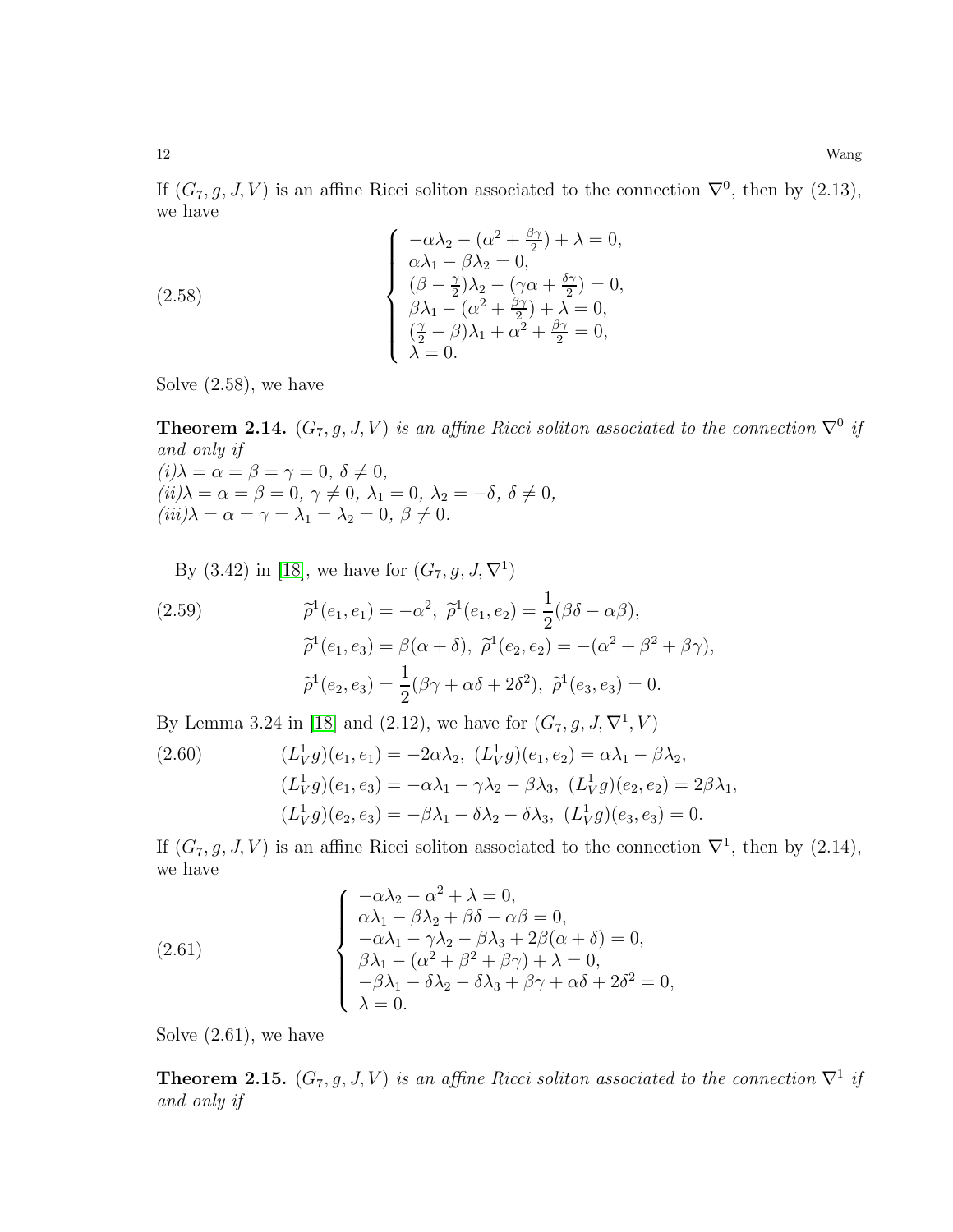$$
\begin{aligned}\n(i)\lambda &= \alpha = \beta = \gamma = 0, \ \lambda_2 + \lambda_3 - 2\delta = 0, \ \delta \neq 0, \\
(ii)\lambda &= \alpha = \beta = 0, \ \gamma \neq 0, \ \lambda_2 = 0, \ \lambda_3 = 2\delta, \ \delta \neq 0, \\
(iii)\lambda &= \alpha = 0, \ \delta \neq 0, \ \beta \neq 0, \ \lambda_1 = \beta + \gamma, \ \lambda_2 = \delta, \ \lambda_3 = \frac{-\gamma \delta + 2\beta \delta}{\beta}, \ \gamma = \frac{\beta(\beta^2 + \delta^2)}{\delta^2}.\n\end{aligned}
$$

# 3. Affine Ricci solitons associated to perturbed canonical connections and perturbed Kobayashi-Nomizu connections on three-dimensional Lorentzian Lie groups

We note that in our classifications in Section 2 always  $\lambda = 0$ . In order to get the affine Ricci soliton with non zero  $\lambda$ , we introduce perturbed canonical connections and perturbed Kobayashi-Nomizu connections in the following. Let  $e_3^*$  be the dual base of  $e_3$ . We define on  $G_{i=1,\dots,7}$ 

(3.1) 
$$
\nabla_X^2 Y = \nabla_X^0 Y + \overline{\lambda} e_3^*(X) e_3^*(Y) e_3,
$$

(3.2) 
$$
\nabla_X^3 Y = \nabla_X^1 Y + \overline{\lambda} e_3^*(X) e_3^*(Y) e_3,
$$

where  $\overline{\lambda}$  is a non zero real number. Then

(3.3) 
$$
\nabla_{e_3}^2 e_3 = \overline{\lambda} e_3, \ \nabla_{e_i}^2 e_j = \nabla_{e_i}^0 e_j;
$$

(3.4) 
$$
\nabla_{e_3}^3 e_3 = \overline{\lambda} e_3, \ \nabla_{e_i}^3 e_j = \nabla_{e_i}^1 e_j.
$$

where  $i$  or  $j$  does not equal 3. We let

(3.5) 
$$
(L_V^j g)(Y, Z) := g(\nabla_Y^j V, Z) + g(Y, \nabla_Z^j V),
$$

for  $j = 2, 3$  and vector fields  $V, Y, Z$ . Then we have for  $G_{i=1,\dots,7}$ 

(3.6) 
$$
(L_V^2 g)(e_3, e_3) = -2\overline{\lambda}\lambda_3, \ (L_V^2 g)(e_j, e_k) = (L_V^0 g)(e_j, e_k),
$$

(3.7) 
$$
(L_V^3 g)(e_3, e_3) = -2\overline{\lambda}\lambda_3, \ (L_V^3 g)(e_j, e_k) = (L_V^1 g)(e_j, e_k),
$$

where  $j$  or  $k$  does not equal 3.

**Definition 3.1.**  $(G_i, g, J)$  is called the affine Ricci soliton associated to the connection  $\nabla^2$  if it satisfies

(3.8) 
$$
(L_V^2 g)(Y, Z) + 2\tilde{\rho}^2(Y, Z) + 2\lambda g(Y, Z) = 0.
$$

 $(G_i, g, J)$  is called the affine Ricci soliton associated to the connection  $\nabla^3$  if it satisfies

(3.9) 
$$
(L_V^3 g)(Y, Z) + 2\tilde{\rho}^3(Y, Z) + 2\lambda g(Y, Z) = 0.
$$

For  $(G_1, \nabla^2)$ , similar to  $(2.16)$ , we have

(3.10) 
$$
\tilde{\rho}^2(e_2, e_3) = \frac{\alpha^2 + \overline{\lambda}\alpha}{2}, \ \tilde{\rho}^2(e_j, e_k) = \tilde{\rho}^0(e_j, e_k),
$$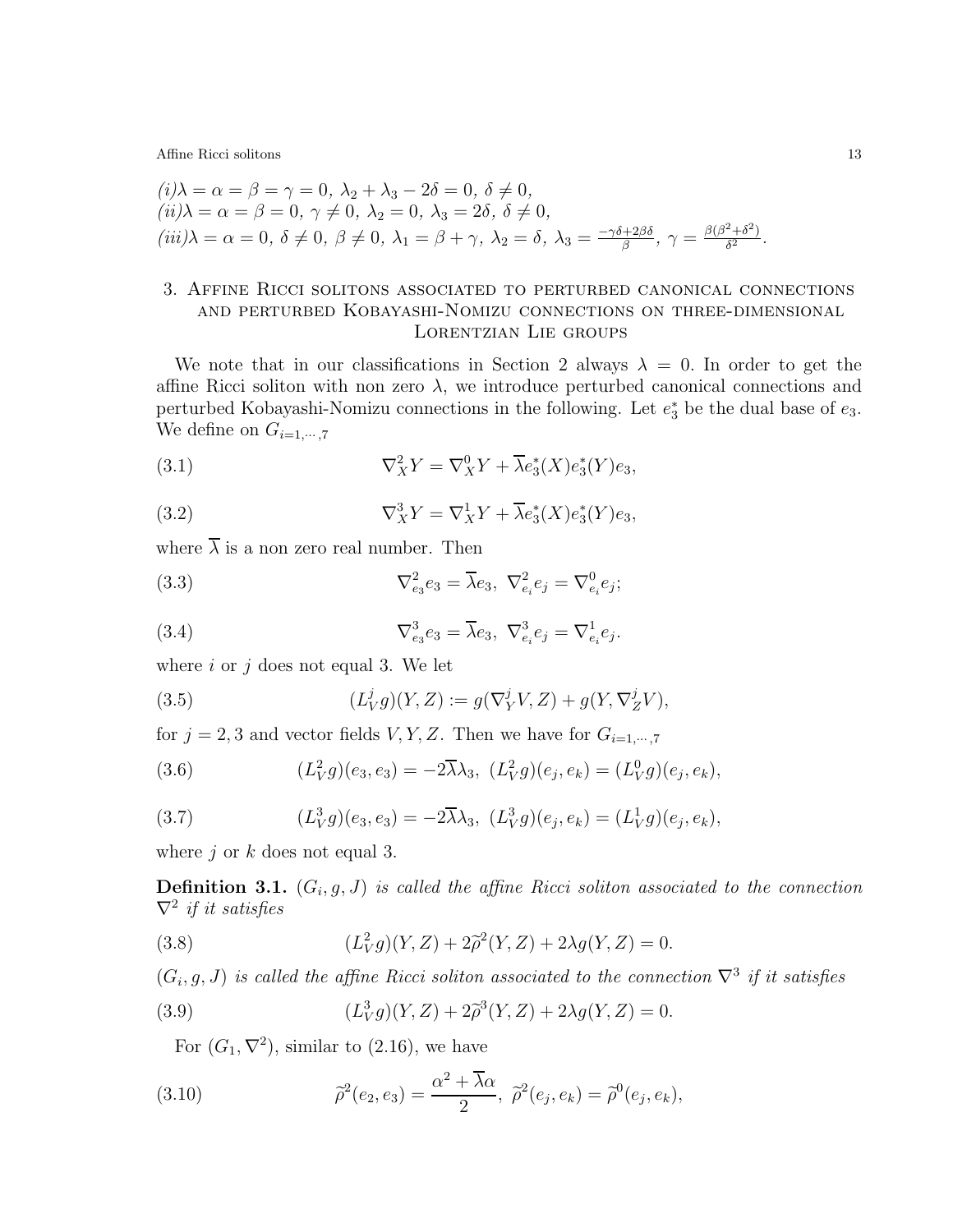for the pair  $(j, k) \neq (2, 3)$ . If  $(G_1, g, J, V)$  is an affine Ricci soliton associated to the connection  $\nabla^2$ , then by (3.8), we have

(3.11) 
$$
\begin{cases} 2\lambda_2\alpha - 2\alpha^2 - \beta^2 + 2\lambda = 0, \\ \lambda_1\alpha = 0, \\ -\beta\lambda_2 + \alpha\beta = 0, \\ -2\alpha^2 - \beta^2 + 2\lambda = 0, \\ \frac{\beta}{2}\lambda_1 + \alpha^2 + \overline{\lambda}\alpha = 0, \\ \lambda_3 + \lambda = 0. \end{cases}
$$

Solve (3.11), we have

**Theorem 3.2.**  $(G_1, g, J, V)$  is an affine Ricci soliton associated to the connection  $\nabla^2$  if and only if  $\lambda_1 = \lambda_2 = 0$ ,  $\lambda_3 = -\overline{\lambda}$ ,  $\alpha = -\overline{\lambda}$ ,  $\beta = 0$ ,  $\lambda = \overline{\lambda}^2$ .

For  $(G_1, \nabla^3)$ , similar to  $(2.19)$ , we have

(3.12) 
$$
\widetilde{\rho}^3(e_2, e_3) = \frac{\alpha^2 + \overline{\lambda}\alpha}{2}, \ \widetilde{\rho}^3(e_j, e_k) = \widetilde{\rho}^1(e_j, e_k),
$$

for the pair  $(j, k) \neq (2, 3)$ . If  $(G_1, g, J, V)$  is an affine Ricci soliton associated to the connection  $\nabla^3$ , then by (3.9), we have

(3.13)  

$$
\begin{cases}\n\lambda_2 \alpha - \alpha^2 - \beta^2 + \lambda = 0, \\
-\lambda_1 \alpha + 2\alpha\beta = 0, \\
\lambda_1 \alpha - \beta\lambda_2 - \alpha\beta = 0, \\
-\alpha^2 - \beta^2 + \lambda = 0, \\
\beta\lambda_1 - \alpha\lambda_2 - \alpha\lambda_3 + \alpha^2 + \overline{\lambda}\alpha = 0,\n\end{cases}
$$

Solve (3.13), we have

**Theorem 3.3.**  $(G_1, g, J, V)$  is not an affine Ricci soliton associated to the connection  $\nabla^3$ .

*Proof.* By the first and second and fourth equations in (3.13) and  $\alpha \neq 0$ , we get  $\lambda_2 = 0$ ,  $\lambda_1 = 2\beta, \lambda = \alpha^2 + \beta^2$ , By the third equation in (3.13), we get  $\lambda_1 = \lambda_2 = \beta = 0, \lambda = \alpha^2$ . By the fifth equation in (3.13), we get  $\lambda_3 = \alpha + \overline{\lambda}$ . By the sixth equation in (3,13), we get  $\alpha^2 + \overline{\lambda}\alpha + \overline{\lambda}^2 = 0$ . Then  $\overline{\lambda} = \alpha = 0$ , this is a contradiction.

For  $(G_2, \nabla^2)$ , similar to  $(2.23)$ , we have

(3.14) 
$$
\widetilde{\rho}^2(e_1, e_3) = \frac{-\gamma \overline{\lambda}}{2}, \ \widetilde{\rho}^2(e_j, e_k) = \widetilde{\rho}^0(e_j, e_k),
$$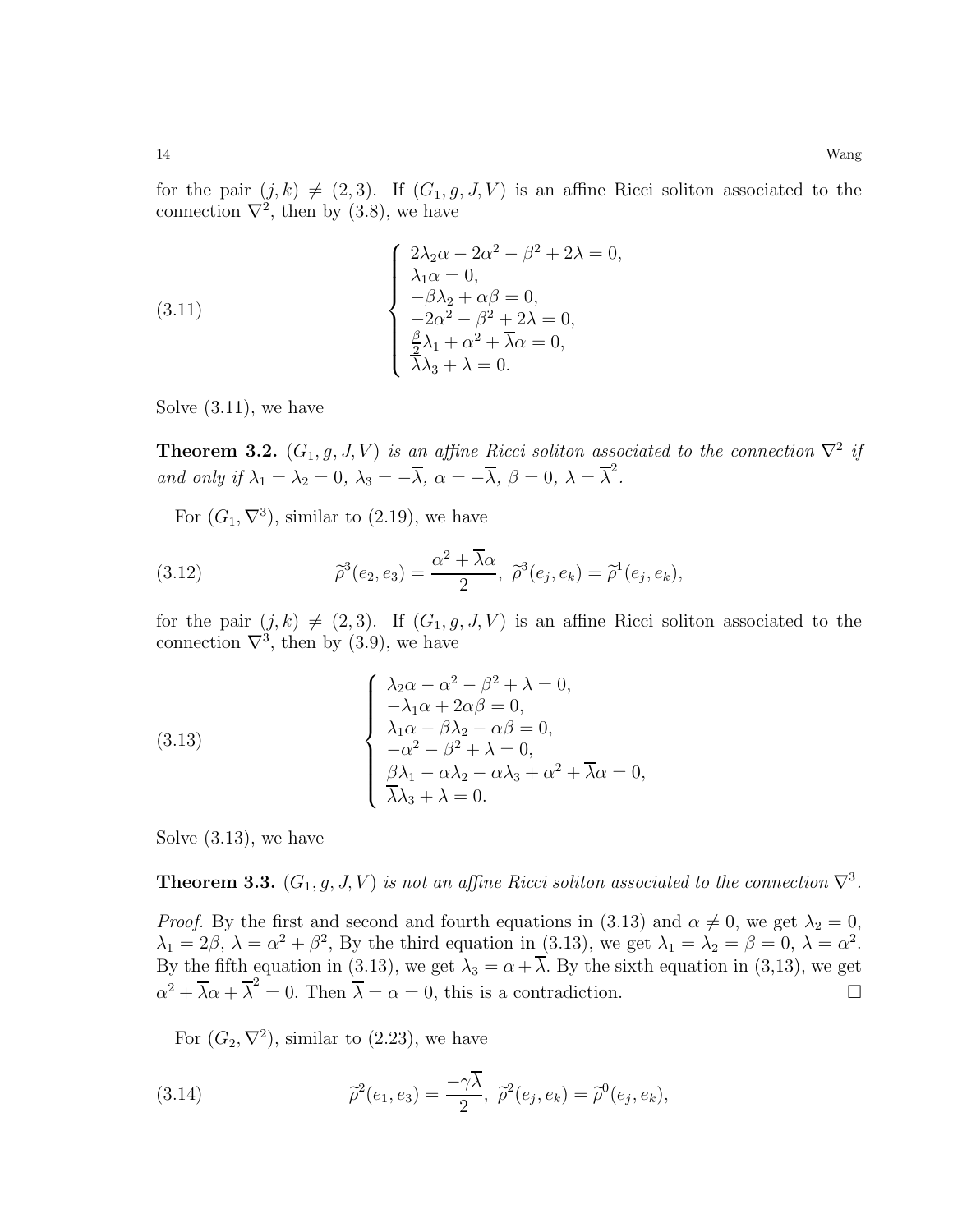for the pair  $(j, k) \neq (1, 3)$ . If  $(G_2, g, J, V)$  is an affine Ricci soliton associated to the connection  $\nabla^2$ , then by (3.8), we have

(3.15) 
$$
\begin{cases}\n-(\gamma^2 + \frac{\alpha \beta}{2}) + \lambda = 0, \\
\lambda_2 \gamma = 0, \\
\alpha \lambda_2 + 2\gamma \overline{\lambda} = 0, \\
-\gamma \lambda_1 - (\gamma^2 + \frac{\alpha \beta}{2}) + \lambda = 0, \\
\frac{\alpha}{2} \lambda_1 + 2(\frac{\beta \gamma}{2} - \frac{\alpha \gamma}{4}) = 0, \\
\lambda \lambda_3 + \lambda = 0.\n\end{cases}
$$

Solve (3.15), we have

**Theorem 3.4.**  $(G_2, g, J, V)$  is not an affine Ricci soliton associated to the connection  $\nabla^2$ .

For  $(G_2, \nabla^3)$ , similar to  $(2.26)$ , we have

(3.16) 
$$
\tilde{\rho}^3(e_1, e_3) = \frac{-\gamma \overline{\lambda}}{2}, \ \tilde{\rho}^3(e_j, e_k) = \tilde{\rho}^1(e_j, e_k),
$$

for the pair  $(j, k) \neq (1, 3)$ . If  $(G_2, g, J, V)$  is an affine Ricci soliton associated to the connection  $\nabla^3$ , then by (3.9), we have

(3.17) 
$$
\begin{cases}\n-\beta^2 - \gamma^2 + \lambda = 0, \\
\lambda_2 \gamma = 0, \\
-\alpha \lambda_2 + \gamma \lambda_3 - \gamma \overline{\lambda} = 0, \\
-\gamma \lambda_1 - (\gamma^2 + \alpha \beta) + \lambda = 0, \\
\lambda_1 \beta - \alpha \gamma = 0, \\
\overline{\lambda} \lambda_3 + \lambda = 0.\n\end{cases}
$$

Solve (3.17), we have

**Theorem 3.5.**  $(G_2, g, J, V)$  is not an affine Ricci soliton associated to the connection  $\nabla^3$ .

For  $(G_3, \nabla^2)$ , we have  $\tilde{\rho}^2(e_j, e_k) = \tilde{\rho}^0(e_j, e_k)$ , for any pairs  $(j, k)$ . If  $(G_3, g, J, V)$  is an affine Ricci soliton associated to the connection  $\nabla^2$ , then by (3.8), we have

(3.18) 
$$
\begin{cases}\n-\gamma a_3 + \lambda = 0, \\
\lambda_2 a_3 = 0, \\
\lambda_1 a_3 = 0, \\
\overline{\lambda} \lambda_3 + \lambda = 0.\n\end{cases}
$$

Solve (3.18), we have

**Theorem 3.6.**  $(G_3, g, J, V)$  is an affine Ricci soliton associated to the connection  $\nabla^2$  if and only if (i)  $a_3 \neq 0$ ,  $\lambda_1 = \lambda_2 = 0$ ,  $\lambda = \gamma a_3$ ,  $\lambda_3 = -\frac{\gamma a_3}{\overline{\lambda}}$  $\frac{a_3}{\lambda}$ ,  $(ii)a_3 = \lambda = \lambda_3 = 0.$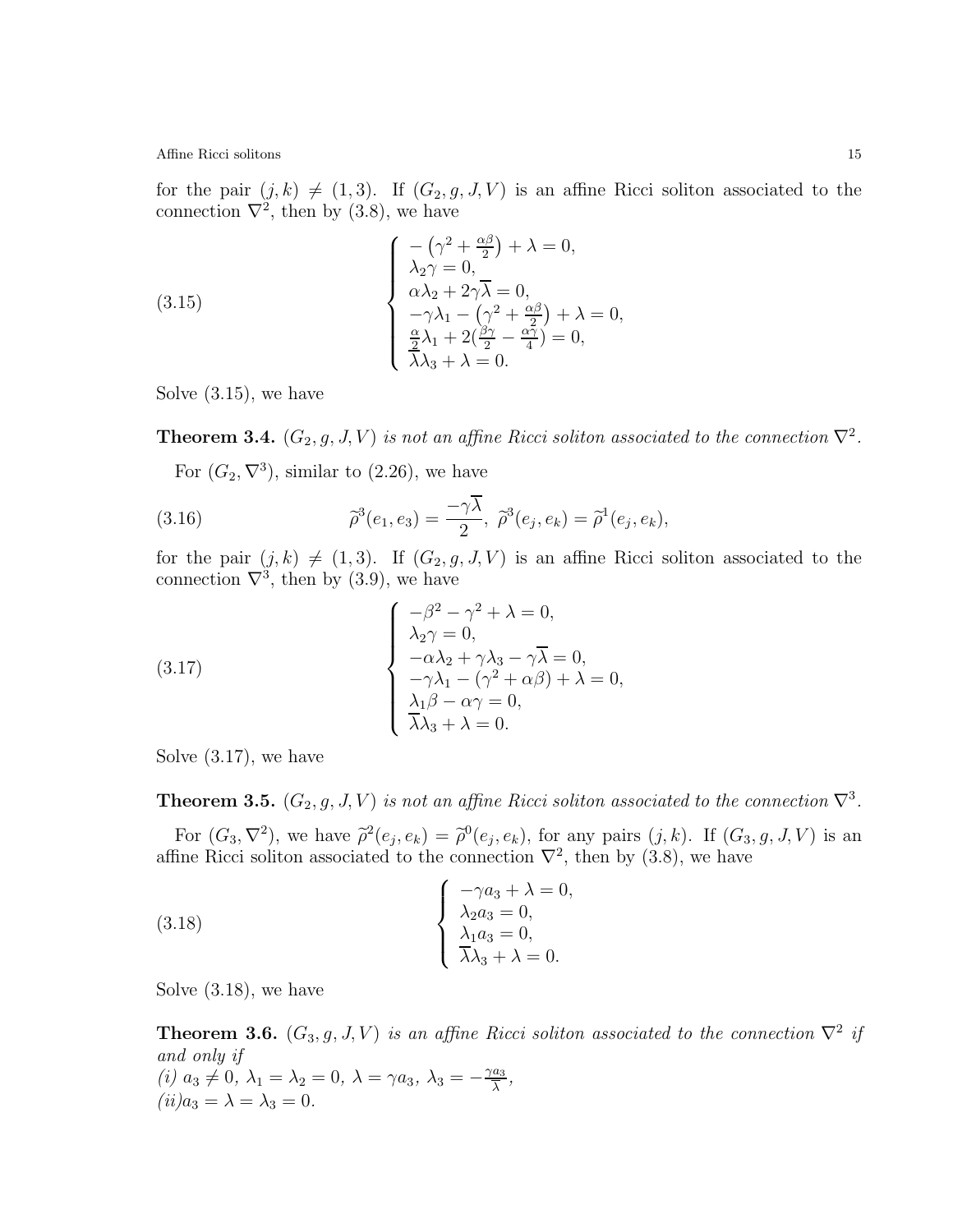For  $(G_3, \nabla^3)$ , we have  $\tilde{\rho}^3(e_j, e_k) = \tilde{\rho}^1(e_j, e_k)$ , for any pairs  $(j, k)$ . If  $(G_3, g, J, V)$  is an affine Ricci soliton associated to the connection  $\nabla^3$ , then by (3.9), we have

(3.19) 
$$
\begin{cases} \gamma(a_1 - a_3) + \lambda = 0, \\ (a_2 + a_3)\lambda_2 = 0, \\ -\gamma(a_2 + a_3) + \lambda = 0, \\ \lambda_1(a_3 - a_1) = 0, \\ \overline{\lambda}\lambda_3 + \lambda = 0. \end{cases}
$$

Solve (3.19), we have

**Theorem 3.7.**  $(G_3, g, J, V)$  is an affine Ricci soliton associated to the connection  $\nabla^3$  if and only if (i)  $\gamma = \lambda = \lambda_3 = 0, \ \alpha \lambda_2 = 0, \ \beta \lambda_1 = 0,$  $(ii)\gamma \neq 0, \ \alpha = \beta = \lambda = \lambda_3 = 0,$  $(iii)\gamma \neq 0, \ \alpha = \beta \neq 0, \ \lambda_1 = \lambda_2 = 0, \ \lambda = \alpha \gamma, \ \lambda_3 = -\frac{\alpha \gamma}{\overline{\lambda}}$  $rac{\chi\gamma}{\lambda}$  .

For  $(G_4, \nabla^2)$ , we have

(3.20) 
$$
\tilde{\rho}^2(e_1, e_3) = \frac{\overline{\lambda}}{2}, \ \tilde{\rho}^2(e_j, e_k) = \tilde{\rho}^0(e_j, e_k),
$$

for the pair  $(j, k) \neq (1, 3)$ . If  $(G_4, g, J, V)$  is an affine Ricci soliton associated to the connection  $\nabla^2$ , then by (3.8), we have

(3.21) 
$$
\begin{cases} (2\eta - \beta)b_3 - 1 + \lambda = 0, \\ \lambda_2 = 0, \\ -b_3\lambda_2 + \overline{\lambda} = 0, \\ \lambda_1 + (2\eta - \beta)b_3 - 1 + \lambda = 0, \\ \lambda_1b_3 + b_3 - \beta = 0, \\ \overline{\lambda}\lambda_3 + \lambda = 0. \end{cases}
$$

Solve (3.21), we have

**Theorem 3.8.**  $(G_4, g, J, V)$  is not an affine Ricci soliton associated to the connection  $\nabla^2$ .

For  $(G_4, \nabla^3)$ , we have

(3.22) 
$$
\tilde{\rho}^3(e_1, e_3) = \frac{\overline{\lambda}}{2}, \ \tilde{\rho}^3(e_j, e_k) = \tilde{\rho}^1(e_j, e_k),
$$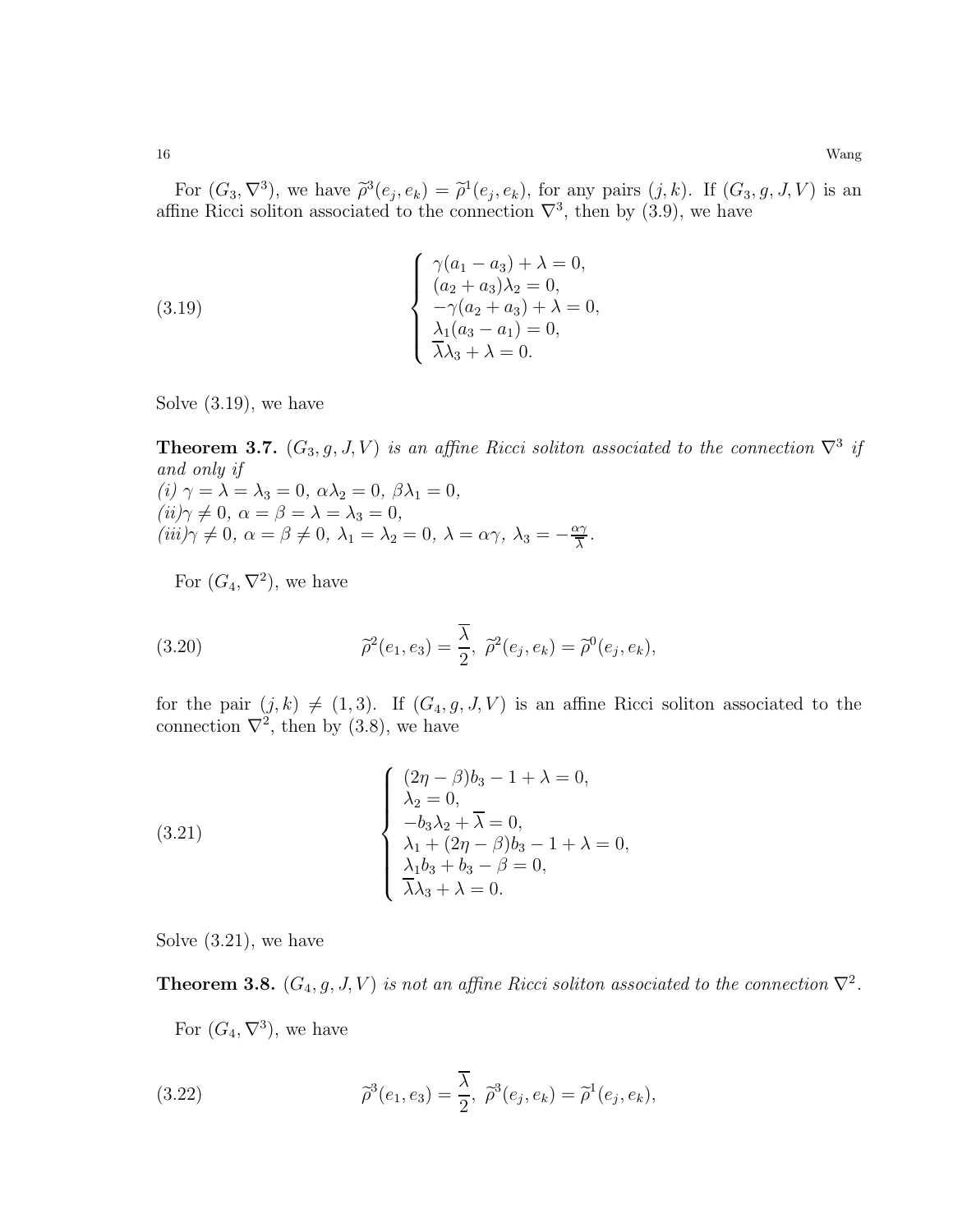for the pair  $(j, k) \neq (1, 3)$ . If  $(G_4, g, J, V)$  is an affine Ricci soliton associated to the connection  $\nabla^3$ , then by (3.9), we have

(3.23) 
$$
\begin{cases}\n-[1 + (\beta - 2\eta)(b_3 - b_1)] + \lambda = 0, \\
\lambda_2 = 0, \\
-(b_2 + b_3)\lambda_2 - \lambda_3 + \overline{\lambda} = 0, \\
\lambda_1 - [1 + (\beta - 2\eta)(b_2 + b_3)] + \lambda = 0, \\
\lambda_1(b_3 - b_1) + (\alpha + b_3 - b_1 - \beta) = 0, \\
\overline{\lambda}\lambda_3 + \lambda = 0.\n\end{cases}
$$

Solve (3.23), we have

**Theorem 3.9.**  $(G_4, g, J, V)$  is not an affine Ricci soliton associated to the connection  $\nabla^3$ .

For  $(G_5, g, J, \nabla^2)$ ,  $\tilde{\rho}^2(e_i, e_j) = 0$ , for  $1 \leq i, j \leq 3$ . If  $(G_5, g, J, V)$  is an affine Ricci soliton associated to the connection  $\nabla^2$ , then by (3.8), we have

 $\overline{\phantom{a}}$ 

(3.24) 
$$
\begin{cases} \lambda = 0, \\ (\beta - \gamma)\lambda_2 = 0, \\ (\beta - \gamma)\lambda_1 = 0, \\ \overline{\lambda}\lambda_3 + \lambda = 0. \end{cases}
$$

Solve (3.24), we have

**Theorem 3.10.**  $(G_5, g, J, V)$  is an affine Ricci soliton associated to the connection  $\nabla^2$  if and only if  $(i)\gamma \neq \beta, \ \lambda = \lambda_1 = \lambda_2 = \lambda_3 = 0, \ \alpha + \delta \neq 0, \ \alpha \gamma + \beta \delta = 0,$ 

 $(ii)$  $\lambda = \beta = \gamma = 0, \ \alpha + \delta \neq 0, \ \lambda_3 = 0.$ 

For  $(G_5, g, J, \nabla^3), \tilde{\rho}^3(e_i, e_j) = 0$ , for  $1 \leq i, j \leq 3$ . If  $(G_5, g, J, V)$  is an affine Ricci soliton associated to the connection  $\nabla^3$ , then by (3.9), we have

(3.25) 
$$
\begin{cases} \lambda = 0, \\ \alpha \lambda_1 + \gamma \lambda_2 = 0, \\ \beta \lambda_1 + \delta \lambda_2 = 0, \\ \overline{\lambda} \lambda_3 + \lambda = 0. \end{cases}
$$

Solve (3.25), we have

**Theorem 3.11.**  $(G_5, g, J, V)$  is an affine Ricci soliton associated to the connection  $\nabla^3$  if and only if  $(i)\lambda = \lambda_1 = \lambda_2 = \lambda_3 = 0,$  $(ii)$  $\lambda = \lambda_2 = \lambda_3 = \alpha = \beta = 0, \lambda_1 \neq 0, \delta \neq 0,$  $(iii)\lambda = 0, \lambda_1 = \lambda_3 = 0, \lambda_2 \neq 0, \delta = \gamma = 0, \alpha \neq 0.$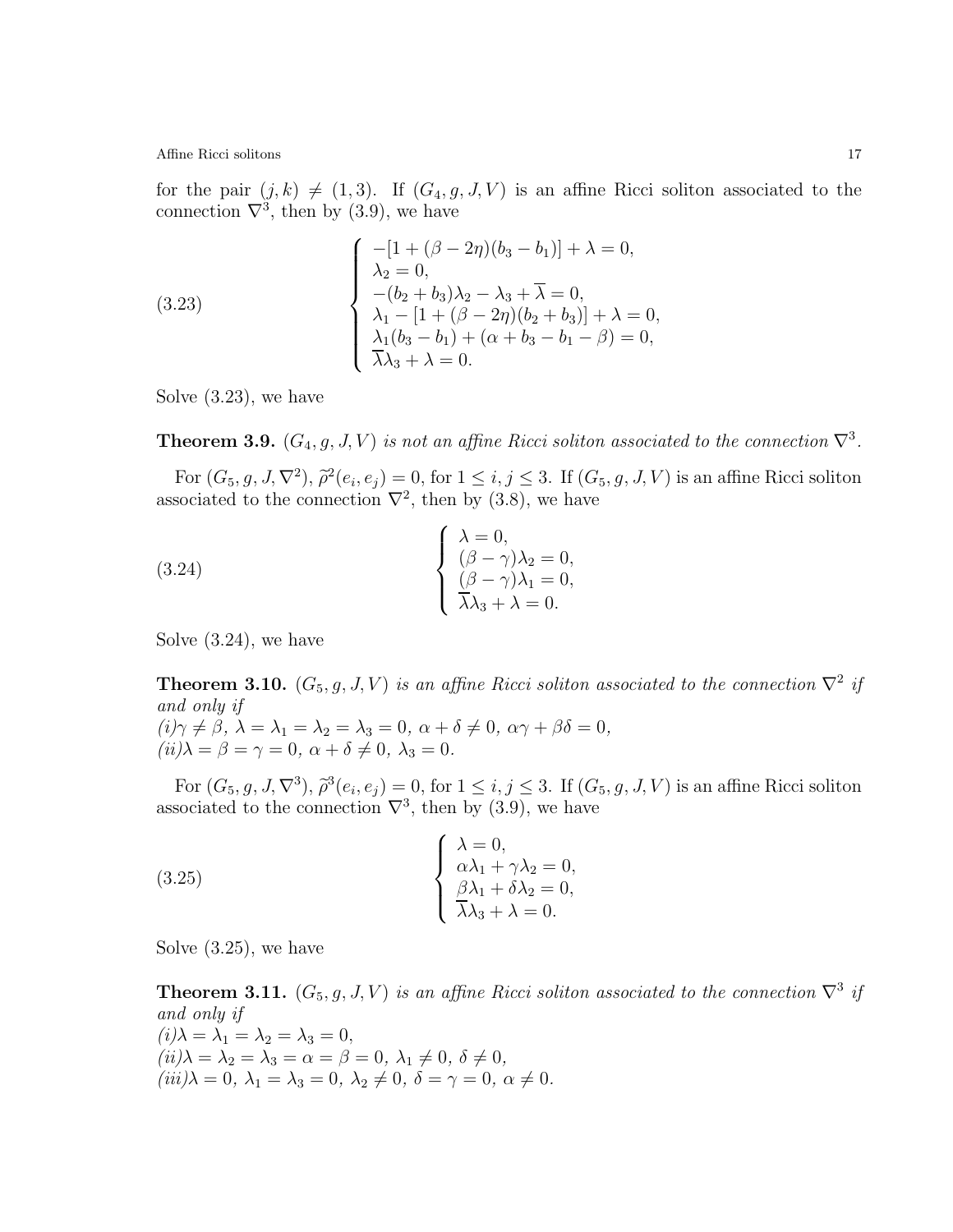For  $(G_6, \nabla^2)$ , we have

(3.26) 
$$
\tilde{\rho}^2(e_1, e_3) = \frac{\delta \overline{\lambda}}{2}, \ \tilde{\rho}^2(e_j, e_k) = \tilde{\rho}^0(e_j, e_k),
$$

for the pair  $(j, k) \neq (1, 3)$ . If  $(G_6, g, J, V)$  is an affine Ricci soliton associated to the connection  $\nabla^2$ , then by (3.8), we have

(3.27)  

$$
\begin{cases}\n\frac{1}{2}\beta(\beta-\gamma) - \alpha^2 + \lambda = 0, \\
\alpha\lambda_2 = 0, \\
(\gamma - \beta)\lambda_2 + 2\delta\overline{\lambda} = 0, \\
-\alpha\lambda_1 + \frac{1}{2}\beta(\beta - \gamma) - \alpha^2 + \lambda = 0, \\
\frac{\beta - \gamma}{2}\lambda_1 - \gamma\alpha + \frac{1}{2}\delta(\beta - \gamma) = 0, \\
\overline{\lambda\lambda_3 + \lambda} = 0.\n\end{cases}
$$

Solve (3.27), we have

**Theorem 3.12.**  $(G_6, g, J, V)$  is an affine Ricci soliton associated to the connection  $\nabla^2$  if and only if

$$
(i) \alpha = \beta = 0, \ \delta \neq 0, \ \gamma \neq 0, \ \lambda = \lambda_3 = 0, \ \lambda_1 = -\delta, \ \lambda_2 = -\frac{2\delta\lambda}{\gamma},
$$

$$
(ii) \alpha \neq 0, \ \lambda_1 = \lambda_2 = \gamma = \delta = 0, \ \lambda = \alpha^2 - \frac{1}{2}\beta^2, \ \lambda_3 = -\frac{\lambda}{\lambda}.
$$

For  $(G_6, \nabla^3)$ , we have

(3.28) 
$$
\tilde{\rho}^3(e_1, e_3) = \frac{\delta \overline{\lambda}}{2}, \ \tilde{\rho}^3(e_j, e_k) = \tilde{\rho}^1(e_j, e_k),
$$

for the pair  $(j, k) \neq (1, 3)$ . If  $(G_6, g, J, V)$  is an affine Ricci soliton associated to the connection  $\nabla^3$ , then by (3.9), we have

(3.29)  

$$
\begin{cases}\n-(\alpha^2 + \beta \gamma) + \lambda = 0, \\
\lambda_2 \alpha = 0, \\
-\delta \lambda_3 + \delta \overline{\lambda} = 0, \\
-\alpha \lambda_1 - \alpha^2 + \lambda = 0, \\
\gamma \lambda_1 = 0, \\
\overline{\lambda} \lambda_3 + \lambda = 0.\n\end{cases}
$$

Solve (3.29), we have

**Theorem 3.13.**  $(G_6, g, J, V)$  is an affine Ricci soliton associated to the connection  $\nabla^3$  if and only if  $\alpha \neq 0$ ,  $\lambda_1 = \lambda_2 = \gamma = \delta = 0$ ,  $\lambda = \alpha^2$ ,  $\lambda_3 = -\frac{\alpha^2}{\lambda}$  $rac{\chi^2}{\lambda}$ .

For  $(G_7, \nabla^2)$ , we have

$$
(3.30)\ \tilde{\rho}^2(e_1, e_3) = \frac{1}{2}(\beta \overline{\lambda} - \alpha \gamma - \frac{\delta \gamma}{2}), \tilde{\rho}^2(e_2, e_3) = \frac{1}{2}(\delta \overline{\lambda} + \alpha^2 + \frac{\beta \gamma}{2}), \ \tilde{\rho}^2(e_j, e_k) = \tilde{\rho}^0(e_j, e_k),
$$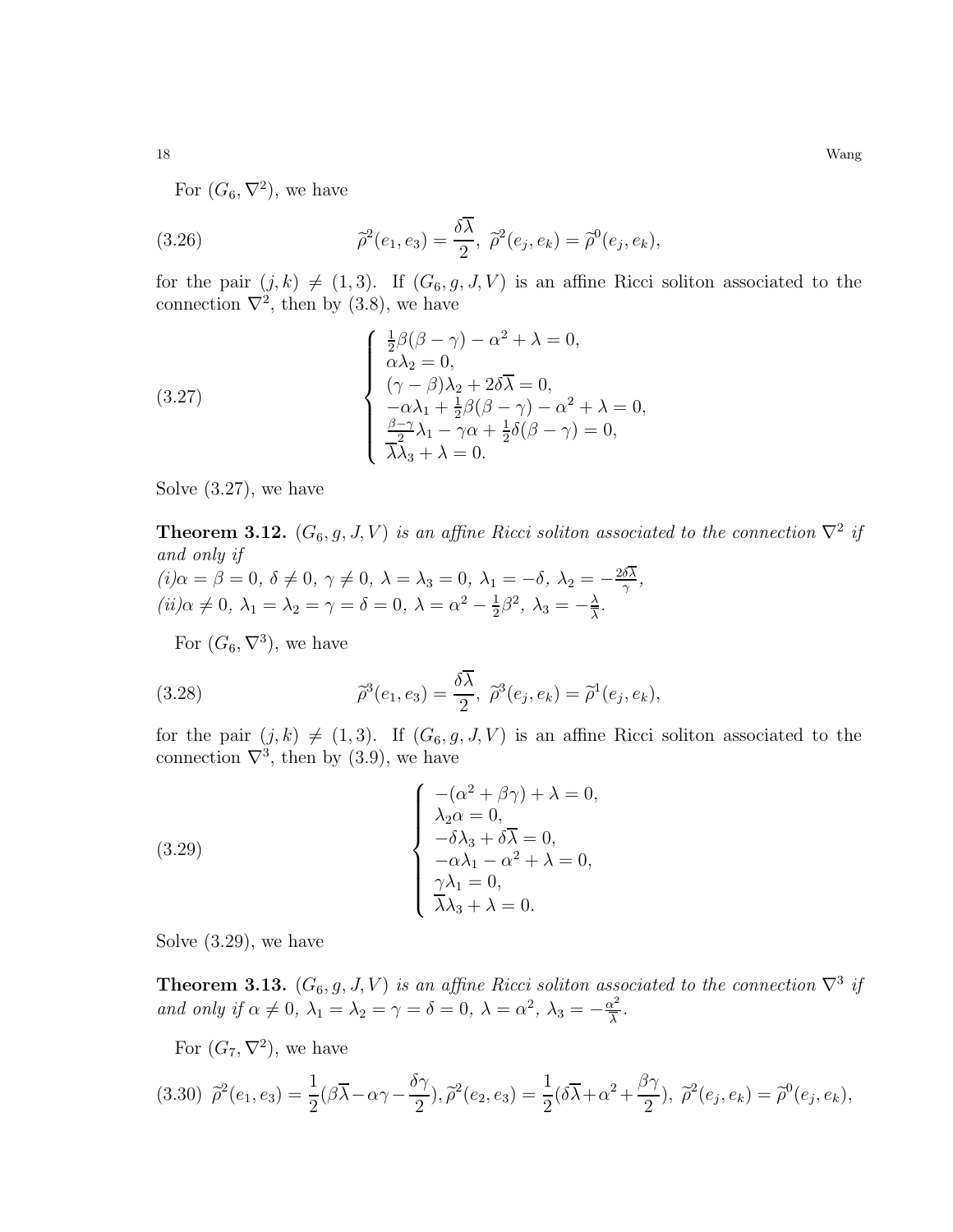for the pair  $(j, k) \neq (1, 3), (2, 3)$ . If  $(G_7, g, J, V)$  is an affine Ricci soliton associated to the connection  $\nabla^2$ , then by (3.8), we have

(3.31)  

$$
\begin{cases}\n-\alpha\lambda_2 - (\alpha^2 + \frac{\beta\gamma}{2}) + \lambda = 0, \\
\alpha\lambda_1 - \beta\lambda_2 = 0, \\
(\beta - \frac{\gamma}{2})\lambda_2 + \beta\overline{\lambda} - (\gamma\alpha + \frac{\delta\gamma}{2}) = 0, \\
\beta\lambda_1 - (\alpha^2 + \frac{\beta\gamma}{2}) + \lambda = 0, \\
\frac{(\frac{\gamma}{2} - \beta)\lambda_1 + \delta\overline{\lambda} + \alpha^2 + \frac{\beta\gamma}{2} = 0, \\
\overline{\lambda\lambda_3 + \lambda} = 0.\n\end{cases}
$$

Solve (3.31), we have

**Theorem 3.14.**  $(G_7, g, J, V)$  is an affine Ricci soliton associated to the connection  $\nabla^2$  if and only if  $(i) \alpha = \beta = 0, \ \gamma \neq 0, \ \delta \neq 0, \ \lambda = 0, \ \lambda_1 = -\frac{2\delta\lambda}{\gamma}$  $\frac{\delta \lambda}{\gamma}, \ \lambda_2 = -\delta, \ \lambda_3 = 0,$  $(ii) \alpha \neq 0, \ \lambda_1 = \lambda_2 = \beta = \gamma = 0, \ \lambda = \alpha^2, \ \delta \neq 0, \ \overline{\lambda} = -\frac{\alpha^2}{\delta}$  $\frac{\chi^2}{\delta}$ ,  $\lambda_3 = \delta$ .

For  $(G_7, \nabla^3)$ , we have

$$
(3.32)\ \ \widetilde{\rho}^3(e_1, e_3) = \alpha\beta + \beta\delta + \frac{\beta\overline{\lambda}}{2},\ \widetilde{\rho}^3(e_2, e_3) = \frac{1}{2}(\beta\gamma + \alpha\delta + 2\delta^2 + \delta\overline{\lambda}),\ \widetilde{\rho}^3(e_j, e_k) = \widetilde{\rho}^1(e_j, e_k),
$$

for the pair  $(j, k) \neq (1, 3), (2, 3)$ . If  $(G_7, g, J, V)$  is an affine Ricci soliton associated to the connection  $\nabla^3$ , then by (3.9), we have

(3.33)  

$$
\begin{cases}\n-\alpha\lambda_2 - \alpha^2 + \lambda = 0, \\
\alpha\lambda_1 - \beta\lambda_2 + \beta\delta - \alpha\beta = 0, \\
-\alpha\lambda_1 - \gamma\lambda_2 - \beta\lambda_3 + 2\beta(\alpha + \delta + \frac{1}{2}) = 0, \\
\beta\lambda_1 - (\alpha^2 + \beta^2 + \beta\gamma) + \lambda = 0, \\
-\beta\lambda_1 - \delta\lambda_2 - \delta\lambda_3 + \beta\gamma + \alpha\delta + 2\delta^2 + \delta\overline{\lambda} = 0,\n\end{cases}
$$

Solve (3.33), we have

**Theorem 3.15.**  $(G_7, g, J, V)$  is an affine Ricci soliton associated to the connection  $\nabla^3$  if and only if  $(i)\lambda = \alpha = \beta = \gamma = \lambda_3 = 0, \ \delta \neq 0, \ \lambda_2 = 2\delta + \overline{\lambda},$  $(ii) \alpha = \beta = \lambda = \lambda_2 = \lambda_3 = 0, \ \gamma \neq 0, \ \delta \neq 0, \ \overline{\lambda} = -2\delta,$  $(iii)\alpha = \lambda = \lambda_3 = 0, \ \beta \neq 0, \ \delta \neq 0, \ \lambda_1 = \beta + \gamma, \ \lambda_2 = \delta, \ \overline{\lambda} = \frac{\gamma \delta - 2\beta \delta}{\beta}$  $\frac{-2\beta\delta}{\beta}$ ,  $\gamma = \frac{\beta^3 + \beta\delta^2}{\delta^2}$  $\frac{+\beta\delta^2}{\delta^2},$  $(iv) \alpha \neq 0, \ \beta = \gamma = \delta = \lambda_1 = \lambda_2 = 0, \ \lambda = \alpha^2, \ \lambda_3 = -\frac{\alpha^2}{\overline{\lambda}}$  $rac{\chi^2}{\lambda}$ ,  $(v)\alpha \neq 0, \ \beta = \gamma = \lambda_1 = \lambda_2 = 0, \ \lambda = \alpha^2, \ \delta \neq 0, \ \lambda_3 = \alpha + 2\delta + \overline{\lambda}, \ \overline{\lambda}^2 + (\alpha + 2\delta)\overline{\lambda} + \alpha^2 = 0.$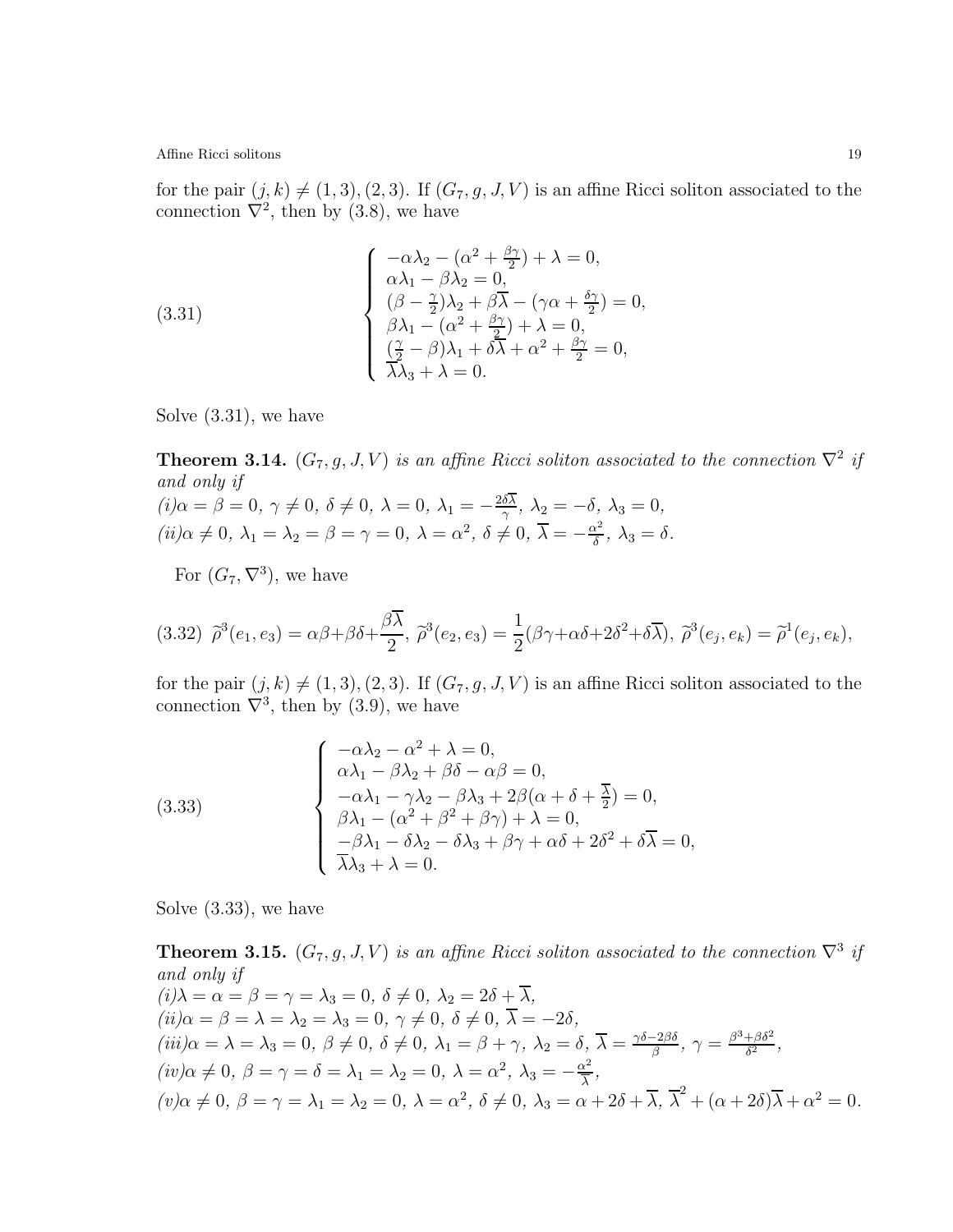*Proof.* We know that  $\alpha \gamma = 0$  and  $\alpha + \delta \neq 0$ . case i) $\alpha = 0$ , then  $\delta \neq 0$ . By (3.33), we have  $\lambda = \lambda_3 = 0$  and

(3.34) 
$$
\begin{cases} \beta(\lambda_2 - \delta) = 0, \\ -\gamma \lambda_2 + 2\beta \delta + \beta \overline{\lambda} = 0, \\ \beta \lambda_1 - (\beta^2 + \beta \gamma) = 0, \\ -\beta \lambda_1 - \delta \lambda_2 + \beta \gamma + 2\delta^2 + \delta \overline{\lambda} = 0. \end{cases}
$$

Case i)-a) $\beta = 0$ , then by (3.34), we have  $\gamma \lambda_2 = 0$  and  $\lambda_2 = 2\delta + \lambda$ . Casei)-a)-1) $\gamma = 0$ , we get (i). casei)-a)-2) $\gamma \neq 0$ , we get  $\lambda_2 = 0$  and  $\overline{\lambda} = -2\delta$ . So we have (ii). Case i)-b) $\beta \neq 0$ , then by (3.34), we have  $\lambda_1 = \beta + \gamma$ ,  $\lambda_2 = \delta$ ,  $\overline{\lambda} = \frac{\gamma \delta - 2\beta \delta}{\beta}$  $\frac{-2\beta\delta}{\beta}$ . By the fourth equation in (3.34), we get  $\gamma = \frac{\beta^3 + \beta \delta^2}{\delta^2}$  $rac{+\beta o^2}{\delta^2}$  and this is (iii). Case ii)  $\alpha \neq 0$ , so  $\gamma = 0$ . Case ii)-a)  $\beta = 0$ , by (3.33), we get  $\lambda_1 = \lambda_2 = 0$ ,  $\lambda = \alpha^2$ ,  $\delta \lambda_3 = \alpha \delta + 2\delta^2 + \delta \overline{\lambda}$ ,  $\lambda_3 = -\frac{\alpha^2}{\overline{\lambda}}$  $rac{\chi^2}{\lambda}$ . Case ii)-a)-1)  $\delta = 0$ , we get (iv). Case ii)-a)-2)  $\delta \neq 0$ , we get (v). Case ii)-b)  $\beta \neq 0$ , we get  $\alpha \lambda_2 + \beta \lambda_1 - \beta^2 = 0$  and  $\alpha \lambda_1 - \beta \lambda_2 + \beta(\delta - \alpha) = 0$ . So get  $\sqrt{ }$  $\Big\}$  $\lambda_1 = \beta - \frac{\alpha \beta \delta}{\alpha^2 + \beta^2},$  $\lambda_2 = \frac{\beta^2 \delta}{\alpha^2 + \beta^2},$  $\lambda = \frac{\alpha \beta^2 \delta}{\alpha^2 + \beta^2} + \alpha^2,$ (3.35)

 $\overline{\mathcal{L}}$  $\lambda_3 = \overline{\lambda} + \alpha + 2\delta + \frac{\alpha^2 \delta}{\alpha^2 + \beta^2}.$ Using (3.35) and the fifth equation in (3.33), we get  $\beta^2(\alpha^2 - \alpha\delta + \delta^2 + \beta^2) + \alpha^2\delta^2 = 0$ , so

we get  $\beta = 0$  and this is a contradiction. So we have no solutions in this case.

### 4. Acknowledgements

The author was supported in part by NSFC No.11771070.

#### **REFERENCES**

- <span id="page-19-4"></span>[1] W. Batat, K. Onda, Algebraic Ricci solitons of three-dimensional Lorentzian Lie groups, J. Geom. Phys. 114 (2017), 138-152.
- <span id="page-19-1"></span>[2] G. Calvaruso, Three-dimensional homogeneous generalized Ricci solitons, Mediterr. J. Math. 14 (2017), no. 5, Paper No. 216, 21 pp.
- <span id="page-19-2"></span>[3] G. Calvaruso, Homogeneous structures on three-dimensional Lorentzian manifolds, J. Geom. Phys 57 (4) (2007) 1279-1291.
- <span id="page-19-3"></span>[4] L.A. Cordero, P.E. Parker, Left-invariant Lorentzian metrics on 3-dimensional Lie groups, Rend. Mat. Appl. (7) 17 (1997) 129-155.
- <span id="page-19-0"></span>[5] M. Crasmareanu, A new approach to gradient Ricci solitons and generalizations, Filomat 32 (2018), no. 9, 3337-3346.